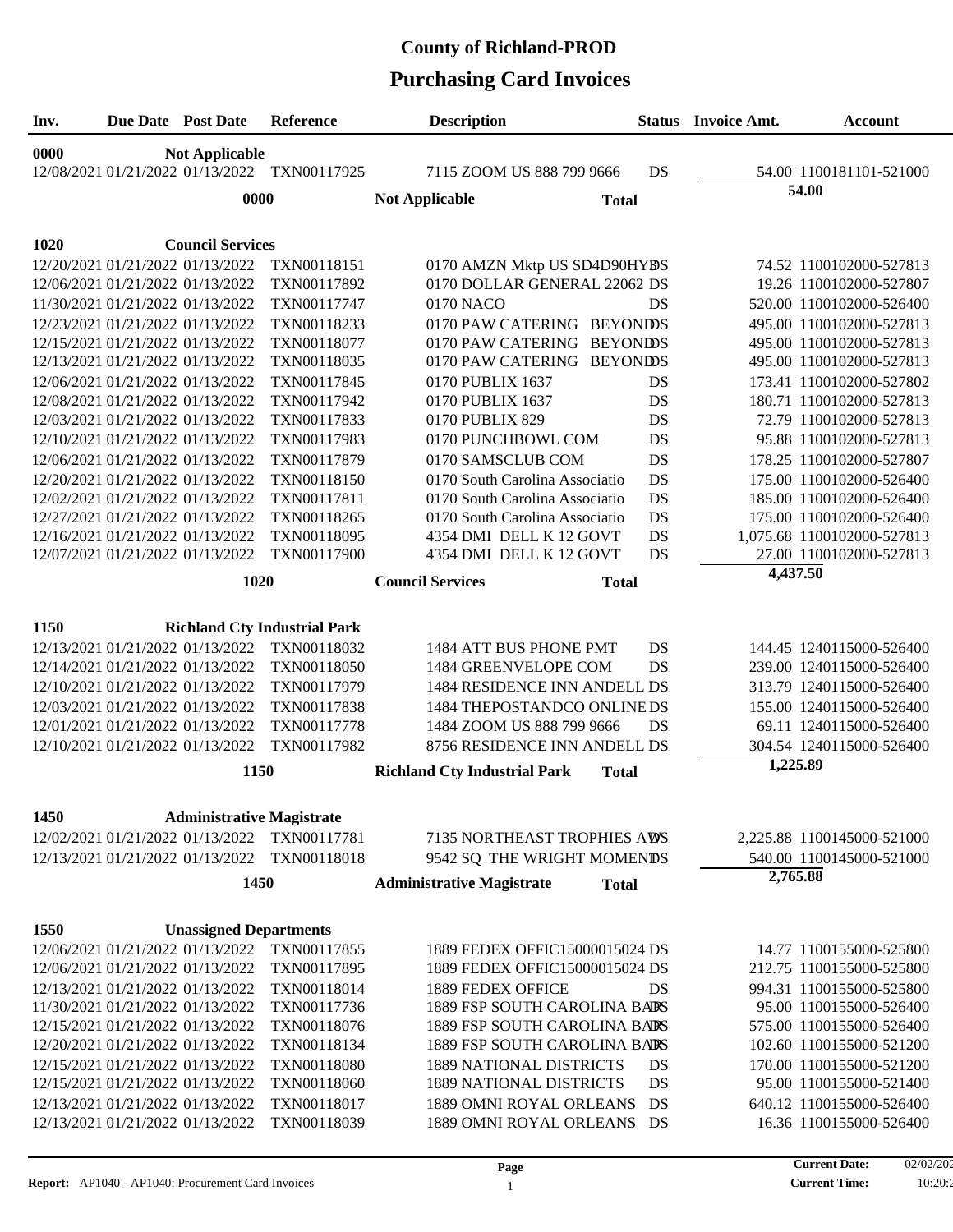# **Purchasing Card Invoices County of Richland-PROD**

| Inv. |                                  | <b>Due Date Post Date</b>        | Reference                                    |                  | <b>Description</b>                        |              |    | <b>Status</b> Invoice Amt. | <b>Account</b>             |
|------|----------------------------------|----------------------------------|----------------------------------------------|------------------|-------------------------------------------|--------------|----|----------------------------|----------------------------|
|      |                                  | 1550                             |                                              |                  | <b>Unassigned Departments</b>             | <b>Total</b> |    | 2,915.91                   |                            |
|      |                                  |                                  |                                              |                  |                                           |              |    |                            |                            |
| 1610 |                                  | <b>County Administrator</b>      |                                              |                  |                                           |              |    |                            |                            |
|      |                                  |                                  | 11/30/2021 01/21/2022 01/13/2022 TXN00117748 |                  | 7135 ICMA ONLINE                          |              | DS |                            | 784.00 1100161000-521400   |
|      |                                  | 1610                             |                                              |                  | <b>County Administrator</b>               | <b>Total</b> |    | 784.00                     |                            |
|      |                                  |                                  |                                              |                  |                                           |              |    |                            |                            |
| 1611 |                                  | <b>Public Information</b>        |                                              |                  |                                           |              |    |                            |                            |
|      | 12/06/2021 01/21/2022 01/13/2022 |                                  | TXN00117851                                  |                  | 6587 MAILCHIMP MISC                       |              | DS |                            | 95.03 1100161100-526500    |
|      | 12/20/2021 01/21/2022 01/13/2022 |                                  | TXN00118147                                  |                  | 6587 SLACK T010KV3K7NC                    |              | DS |                            | 51.84 1100161100-526500    |
|      | 12/06/2021 01/21/2022 01/13/2022 |                                  | TXN00117894                                  |                  | 6587 SPECTRUM                             |              | DS |                            | 87.25 1100161100-542100    |
|      | 12/10/2021 01/21/2022 01/13/2022 |                                  | TXN00117985                                  |                  | 6587 STK Shutterstock                     |              | DS |                            | 29.00 1100161100-526100    |
|      | 12/20/2021 01/21/2022 01/13/2022 |                                  | TXN00118152                                  |                  | <b>6587 THE STATE NEWSPAPER DS</b>        |              |    |                            | 13.99 1100161100-526500    |
|      |                                  | 12/10/2021 01/21/2022 01/13/2022 | TXN00117973                                  |                  | 6587 UNITED WAY                           |              | DS |                            | 35.00 1100161100-526500    |
|      |                                  | 1611                             |                                              |                  | <b>Public Information</b>                 | <b>Total</b> |    | 312.11                     |                            |
|      |                                  |                                  |                                              |                  |                                           |              |    |                            |                            |
| 1635 |                                  | <b>County Attorney</b>           |                                              |                  |                                           |              |    |                            |                            |
|      |                                  |                                  | 12/21/2021 01/21/2022 01/13/2022 TXN00118178 |                  | 4354 DMI DELL K 12 GOVT                   |              | DS |                            | 1,366.20 1100163500-529600 |
|      |                                  | 1635                             |                                              |                  | <b>County Attorney</b>                    | <b>Total</b> |    | 1,366.20                   |                            |
|      |                                  |                                  |                                              |                  |                                           |              |    |                            |                            |
| 1640 |                                  |                                  | <b>Community and Government Svcs</b>         |                  |                                           |              |    |                            |                            |
|      |                                  | 12/03/2021 01/21/2022 01/13/2022 | TXN00117816                                  |                  | 7115 OFFICE DEPOT 1214                    |              | DS |                            | 19.54 1100164000-521000    |
|      |                                  | 12/06/2021 01/21/2022 01/13/2022 | TXN00117865                                  |                  | 7115 OFFICE DEPOT 1214                    |              | DS |                            | 43.19 1100164000-521000    |
|      | 12/02/2021 01/21/2022 01/13/2022 |                                  | TXN00117780                                  |                  | 7115 OFFICE DEPOT 2349                    |              | DS |                            | 499.72 1100164000-521000   |
|      |                                  | 12/10/2021 01/21/2022 01/13/2022 | TXN00117987                                  |                  | 7115 UNITEDWAYMID F175E16DS               |              |    |                            | 20.91 1100164000-521400    |
|      |                                  | 1640                             |                                              |                  | <b>Community and Government SvcsTotal</b> |              |    | 583.36                     |                            |
|      |                                  |                                  |                                              |                  |                                           |              |    |                            |                            |
| 1680 |                                  | <b>Board of Registration</b>     |                                              |                  |                                           |              |    |                            |                            |
|      |                                  | 12/06/2021 01/21/2022 01/13/2022 | TXN00117883                                  |                  | 7181 Amazon Prime F74EM86H3 DS            |              |    |                            | 14.03 1100168000-521000    |
|      |                                  | 12/06/2021 01/21/2022 01/13/2022 | TXN00117867                                  |                  | 7181 EXXONMOBIL 42274357 DS               |              |    |                            | 31.99 1100168000-521000    |
|      |                                  | 1680                             |                                              |                  | <b>Board of Registration</b>              | <b>Total</b> |    | 46.02                      |                            |
|      |                                  |                                  |                                              |                  |                                           |              |    |                            |                            |
| 1720 |                                  | <b>Auditor</b>                   |                                              |                  |                                           |              |    |                            |                            |
|      | 12/15/2021 01/21/2022 01/13/2022 |                                  | TXN00118073                                  |                  | 0934 LE BLEU ENTERPRISES                  |              | DS |                            | 67.82 1100172000-521000    |
|      | 12/13/2021 01/21/2022 01/13/2022 |                                  | TXN00118024                                  |                  | 0934 OFFICE DEPOT 1214                    |              | DS |                            | 24.69 1100172000-521000    |
|      | 12/20/2021 01/21/2022 01/13/2022 |                                  | TXN00118144                                  |                  | 0934 OFFICE DEPOT 1214                    |              | DS |                            | 698.88 1100172000-521000   |
|      | 12/20/2021 01/21/2022 01/13/2022 |                                  | TXN00118163                                  |                  | 0934 OFFICE DEPOT 1214                    |              | DS |                            | 375.19 1100172000-521000   |
|      | 12/23/2021 01/21/2022 01/13/2022 |                                  | TXN00118221                                  |                  | 0934 OFFICE DEPOT 2349                    |              | DS |                            | 13.22 1100172000-521000    |
|      | 12/08/2021 01/21/2022 01/13/2022 |                                  | TXN00117930                                  |                  | 0934 OFFICE DEPOT 2349                    |              | DS |                            | 43.73 1100172000-521000    |
|      |                                  | 12/02/2021 01/21/2022 01/13/2022 | TXN00117803                                  |                  | 0934 OFFICE DEPOT 2349                    |              | DS |                            | 57.23 1100172000-521000    |
|      |                                  | 1720                             |                                              | <b>Auditor</b>   |                                           | <b>Total</b> |    | 1,280.76                   |                            |
|      |                                  |                                  |                                              |                  |                                           |              |    |                            |                            |
| 1730 |                                  | <b>Treasurer</b>                 |                                              |                  |                                           |              |    |                            |                            |
|      | 12/06/2021 01/21/2022 01/13/2022 |                                  | TXN00117880                                  |                  | 7114 RENAISSANCE HOTEL                    |              | DS |                            | 217.64 1100173000-526400   |
|      |                                  | 12/06/2021 01/21/2022 01/13/2022 | TXN00117896                                  |                  | 7114 WENTWORTH PARKING DS                 |              |    |                            | 30.00 1100173000-526400    |
|      |                                  | 1730                             |                                              | <b>Treasurer</b> |                                           | <b>Total</b> |    | 247.64                     |                            |
|      |                                  |                                  |                                              |                  |                                           |              |    |                            |                            |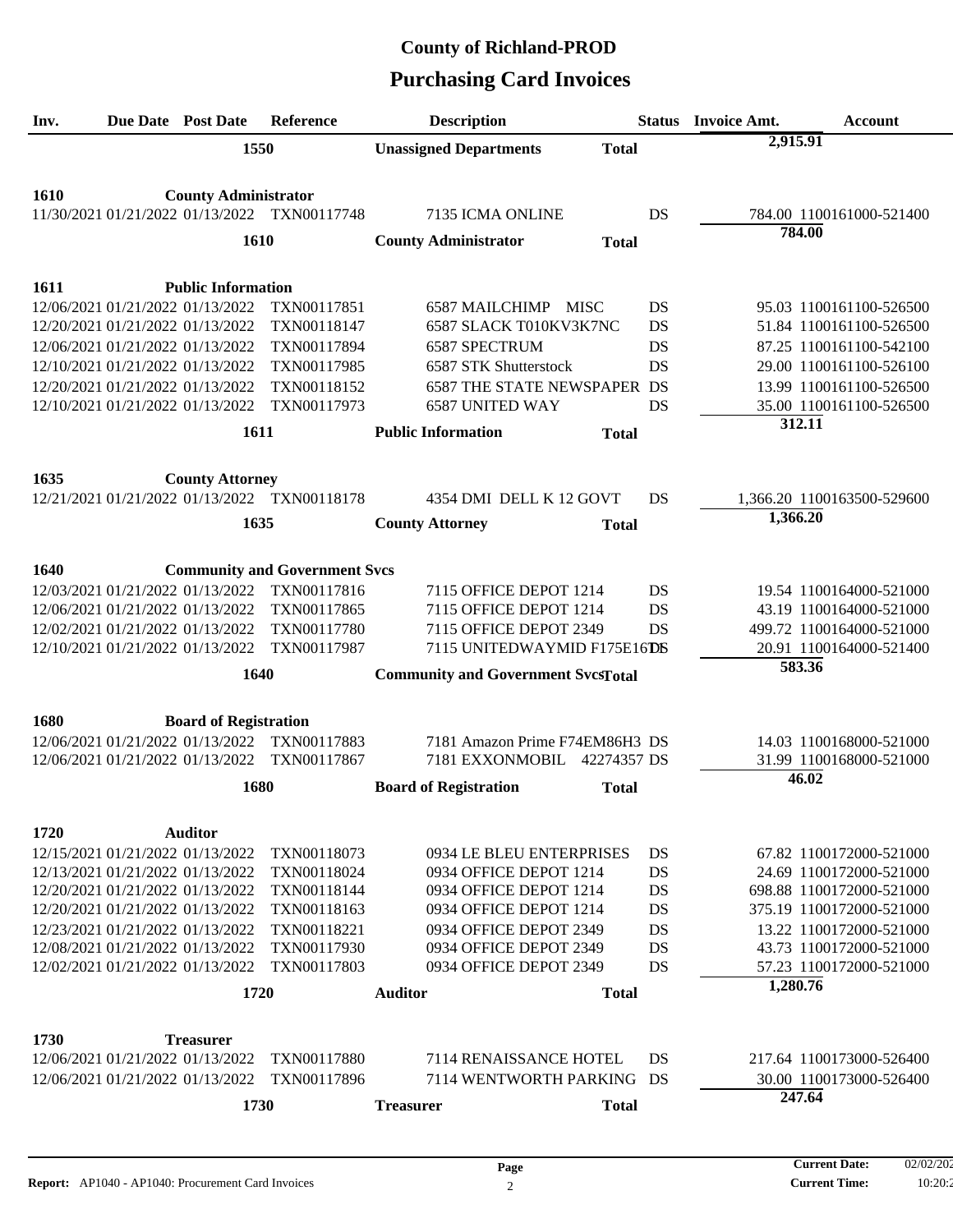# **Purchasing Card Invoices County of Richland-PROD**

| Inv.                                   |  | <b>Due Date</b> Post Date                                            | Reference                                    | <b>Description</b>                               |              | <b>Status</b> Invoice Amt. | <b>Account</b>                                     |  |
|----------------------------------------|--|----------------------------------------------------------------------|----------------------------------------------|--------------------------------------------------|--------------|----------------------------|----------------------------------------------------|--|
| <b>Business Service Center</b><br>1740 |  |                                                                      |                                              |                                                  |              |                            |                                                    |  |
|                                        |  |                                                                      | 12/06/2021 01/21/2022 01/13/2022 TXN00117898 | 7832 PAYFLOW PAYPAL                              | DS           |                            | 30.00 1100174000-547100                            |  |
|                                        |  | 1740                                                                 |                                              | <b>Business Service Center</b>                   | <b>Total</b> |                            | 30.00                                              |  |
|                                        |  |                                                                      |                                              |                                                  |              |                            |                                                    |  |
| 1808                                   |  | <b>Budget</b>                                                        |                                              |                                                  |              |                            |                                                    |  |
|                                        |  | 12/06/2021 01/21/2022 01/13/2022                                     | TXN00117877                                  | 4302 OFFICE DEPOT 1214                           | DS           |                            | 207.12 1100180800-521000                           |  |
|                                        |  | 12/20/2021 01/21/2022 01/13/2022                                     | TXN00118156                                  | 4302 OFFICE DEPOT 1214                           | DS           |                            | 185.07 1100180800-521000                           |  |
|                                        |  | 12/20/2021 01/21/2022 01/13/2022                                     | TXN00118162                                  | 4302 OFFICE DEPOT 1214                           | DS           |                            | 99.98 1100180800-521000                            |  |
|                                        |  | 12/27/2021 01/21/2022 01/13/2022                                     | TXN00118264                                  | 4302 OFFICE DEPOT 1214                           | DS           |                            | 56.16 1100180800-521000                            |  |
|                                        |  | 12/06/2021 01/21/2022 01/13/2022<br>12/06/2021 01/21/2022 01/13/2022 | TXN00117864<br>TXN00117891                   | 4302 OFFICE DEPOT 1214<br>4302 OFFICE DEPOT 1214 | DS<br>DS     |                            | 16.19 1100180800-521000<br>11.01 1100180800-521000 |  |
|                                        |  | 12/15/2021 01/21/2022 01/13/2022                                     | TXN00118066                                  | 4302 OFFICE DEPOT 2349                           | DS           |                            | 39.95 1100180800-521000                            |  |
|                                        |  | 1808                                                                 |                                              | <b>Budget</b>                                    |              |                            | 615.48                                             |  |
|                                        |  |                                                                      |                                              |                                                  | <b>Total</b> |                            |                                                    |  |
| 1809                                   |  | <b>Finance</b>                                                       |                                              |                                                  |              |                            |                                                    |  |
|                                        |  | 12/17/2021 01/21/2022 01/13/2022                                     | TXN00118122                                  | 4302 FAMILY DOLLAR 1213                          | DS           |                            | 8.64 1100180900-521000                             |  |
|                                        |  | 12/20/2021 01/21/2022 01/13/2022                                     | TXN00118167                                  | 4302 OFFICE DEPOT 1214                           | DS           |                            | 90.16 1100180900-521000                            |  |
|                                        |  | 12/22/2021 01/21/2022 01/13/2022                                     | TXN00118198                                  | 4302 OFFICE DEPOT 1214                           | DS           |                            | 90.34 1100180900-521000                            |  |
|                                        |  | 12/06/2021 01/21/2022 01/13/2022                                     | TXN00117864                                  | 4302 OFFICE DEPOT 1214                           | DS           |                            | 48.57 1100180900-521000                            |  |
|                                        |  | 12/10/2021 01/21/2022 01/13/2022                                     | TXN00117980                                  | 4302 OFFICE DEPOT 1214                           | DS           |                            | 17.26 1100180900-521000                            |  |
|                                        |  | 12/03/2021 01/21/2022 01/13/2022                                     | TXN00117821                                  | 4302 OFFICE DEPOT 1214                           | DS           |                            | 36.55 1100180900-521000                            |  |
|                                        |  | 12/06/2021 01/21/2022 01/13/2022                                     | TXN00117877                                  | 4302 OFFICE DEPOT 1214                           | DS           |                            | 147.08 1100180900-521000                           |  |
|                                        |  | 12/13/2021 01/21/2022 01/13/2022                                     | TXN00118007                                  | 4302 OFFICE DEPOT 1214                           | DS           |                            | 143.33 1100180900-521000                           |  |
|                                        |  | 12/24/2021 01/21/2022 01/13/2022                                     | TXN00118250<br>TXN00118099                   | 4302 OFFICE DEPOT 1214                           | DS           |                            | 14.98 1100180900-521000                            |  |
|                                        |  | 12/16/2021 01/21/2022 01/13/2022                                     |                                              | 4302 WM SUPERCENTER 2214                         | DS           |                            | 21.84 1100180900-521000<br>618.75                  |  |
|                                        |  | 1809                                                                 |                                              | <b>Finance</b>                                   | <b>Total</b> |                            |                                                    |  |
|                                        |  |                                                                      |                                              |                                                  |              |                            |                                                    |  |
| 1811                                   |  | <b>Procurement Department</b><br>12/24/2021 01/21/2022 01/13/2022    | TXN00118251                                  | 9173 FSP SCAGPO                                  | DS           |                            | 40.00 1100181100-521400                            |  |
|                                        |  | 12/24/2021 01/21/2022 01/13/2022                                     | TXN00118261                                  | 9173 FSP SCAGPO                                  | DS           |                            | 40.00 1100181100-521400                            |  |
|                                        |  | 12/09/2021 01/21/2022 01/13/2022                                     | TXN00117953                                  | 9173 OFFICE DEPOT 1214                           | DS           |                            | 23.96 1100181100-521000                            |  |
|                                        |  | 12/10/2021 01/21/2022 01/13/2022                                     | TXN00117988                                  | 9173 OFFICE DEPOT 1214                           | DS           |                            | 8.55 1100181100-521000                             |  |
|                                        |  | 12/06/2021 01/21/2022 01/13/2022                                     | TXN00117853                                  | 9173 OFFICE DEPOT 1214                           | DS           |                            | 108.84 1100181100-521000                           |  |
|                                        |  | 12/03/2021 01/21/2022 01/13/2022                                     | TXN00117826                                  | 9173 OFFICE DEPOT 2349                           | DS           |                            | 19.44 1100181100-521000                            |  |
|                                        |  | 12/03/2021 01/21/2022 01/13/2022                                     | TXN00117836                                  | 9173 SMK SURVEYMONKEY                            | DS           |                            | 972.00 1100181100-521000                           |  |
|                                        |  | 1811                                                                 |                                              | <b>Procurement Department</b>                    | <b>Total</b> | 1,212.79                   |                                                    |  |
|                                        |  |                                                                      |                                              |                                                  |              |                            |                                                    |  |
| 1830                                   |  | <b>Register of Deeds</b>                                             |                                              |                                                  |              |                            |                                                    |  |
|                                        |  | 12/23/2021 01/21/2022 01/13/2022                                     | TXN00118218                                  | 1979 AMZN MKTP US 0K2G47JTBS                     |              |                            | 97.05 1100183000-521000                            |  |
|                                        |  | 12/22/2021 01/21/2022 01/13/2022                                     | TXN00118200                                  | 1979 AMZN Mktp US 0K6TV69ZDS                     |              |                            | 44.27 1100183000-521000                            |  |
|                                        |  | 12/02/2021 01/21/2022 01/13/2022                                     | TXN00117805                                  | 1979 AMZN Mktp US 2F8OF1ZXDS                     |              |                            | 187.07 1100183000-521000                           |  |
|                                        |  | 12/24/2021 01/21/2022 01/13/2022                                     | TXN00118246                                  | 1979 AMZN MKTP US DS8WS1060S                     |              |                            | 88.54 1100183000-521000                            |  |
|                                        |  | 12/02/2021 01/21/2022 01/13/2022                                     | TXN00117789                                  | 1979 AMZN MKTP US J83CY73PBS                     |              |                            | 62.97 1100183000-521000                            |  |
|                                        |  | 12/02/2021 01/21/2022 01/13/2022                                     | TXN00117783                                  | 1979 AMZN MKTP US NE4VX76DS                      |              |                            | 26.31 1100183000-521000                            |  |
|                                        |  | 12/07/2021 01/21/2022 01/13/2022                                     | TXN00117910                                  | 1979 AMZN MKTP US                                | DS           |                            | 183.42 1100183000-521000                           |  |
|                                        |  | 12/02/2021 01/21/2022 01/13/2022                                     | TXN00117801                                  | 1979 AMZN MKTP US XI9S606MDS                     |              |                            | 18.33 1100183000-521000                            |  |
|                                        |  | 12/20/2021 01/21/2022 01/13/2022                                     | TXN00118139                                  | 1979 China Garden                                | DS           |                            | 190.00 1100183000-521000                           |  |
|                                        |  | 12/10/2021 01/21/2022 01/13/2022                                     | TXN00117994                                  | 1979 COSTCO WHSE 1232                            | DS           |                            | 125.21 1100183000-521000                           |  |
|                                        |  | 12/06/2021 01/21/2022 01/13/2022                                     | TXN00117876                                  | 1979 MATHIAS SANDWICH SHOPS                      |              |                            | 328.00 1100183000-521000                           |  |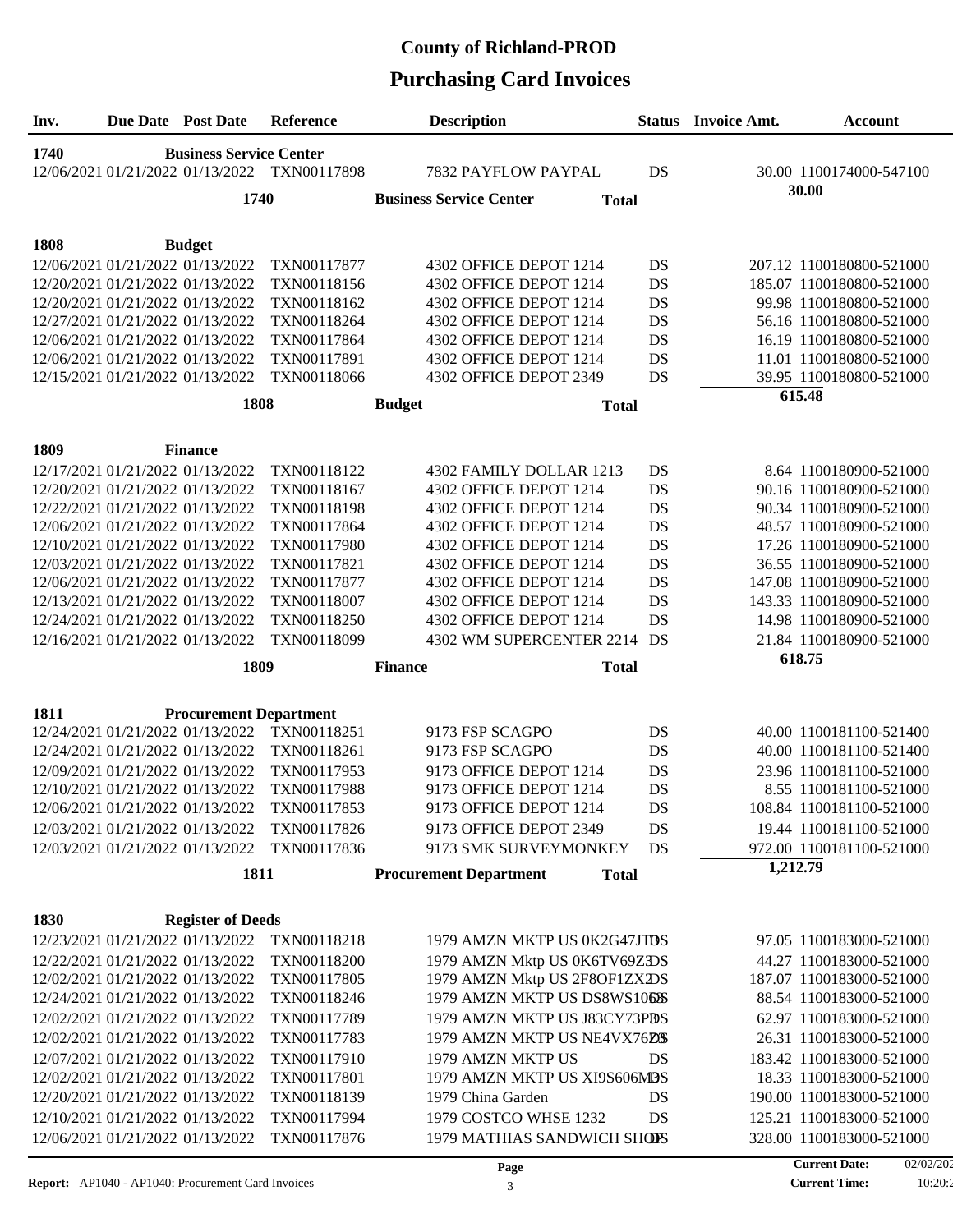| Inv. | <b>Due Date Post Date</b> |                                  | Reference                                    | <b>Description</b>                         | <b>Status</b> | <b>Invoice Amt.</b> | <b>Account</b>             |
|------|---------------------------|----------------------------------|----------------------------------------------|--------------------------------------------|---------------|---------------------|----------------------------|
|      |                           | 12/20/2021 01/21/2022 01/13/2022 | TXN00118153                                  | 1979 PUBLIX 1095                           | DS            |                     | 16.32 1100183000-521000    |
|      |                           | 12/10/2021 01/21/2022 01/13/2022 | TXN00117975                                  | 1979 SAMS CLUB 6203                        | DS            |                     | 221.29 1100183000-521000   |
|      |                           | 12/17/2021 01/21/2022 01/13/2022 | TXN00118124                                  | 1979 SAMSCLUB 8283                         | DS            |                     | 122.58 1100183000-521000   |
|      |                           | 12/16/2021 01/21/2022 01/13/2022 | TXN00118096                                  | 1979 ZOOM US 888 799 9666                  | DS            |                     | 161.89 1100183000-521000   |
|      |                           | 1830                             |                                              | <b>Register of Deeds</b><br><b>Total</b>   |               | 1,873.25            |                            |
|      |                           |                                  |                                              |                                            |               |                     |                            |
| 1840 |                           | <b>Human Resources</b>           |                                              |                                            |               |                     |                            |
|      |                           | 11/29/2021 01/21/2022 01/13/2022 | TXN00117726                                  | 1475 HR SPECLST PREMIUM                    | DS            |                     | 99.00 1100184000-521200    |
|      |                           | 12/20/2021 01/21/2022 01/13/2022 | TXN00118158                                  | 1475 HR SPECLST PREMIUM                    | DS            |                     | 99.00 1100184000-521200    |
|      |                           | 12/06/2021 01/21/2022 01/13/2022 | TXN00117846                                  | 1475 THE HR LAW WEEKLY                     | DS            |                     | 79.00 1100184000-521200    |
|      |                           | 12/17/2021 01/21/2022 01/13/2022 | TXN00118125                                  | 8254 1622 MAGNETIC MANAGEDS                |               |                     | 197.00 1100184000-526400   |
|      |                           | 12/20/2021 01/21/2022 01/13/2022 | TXN00118166                                  | 8254 Amazon com 5V5VN3H83                  | DS            |                     | 648.42 1100184000-527200   |
|      |                           | 12/09/2021 01/21/2022 01/13/2022 | TXN00117946                                  | 8254 AMZ Soho Living                       | <b>DS</b>     |                     | -46.47 1100184000-527200   |
|      |                           | 12/09/2021 01/21/2022 01/13/2022 | TXN00117959                                  | 8254 AMZ Soho Living                       | DS            |                     | -46.47 1100184000-527200   |
|      |                           | 12/09/2021 01/21/2022 01/13/2022 | TXN00117969                                  | 8254 AMZN Mktp US                          | DS            |                     | -32.39 1100184000-521000   |
|      |                           | 12/06/2021 01/21/2022 01/13/2022 | TXN00117897                                  | 8254 AMZN Mktp US 0N0OQ2DADS               |               |                     | 1,457.55 1100184000-527200 |
|      |                           | 12/06/2021 01/21/2022 01/13/2022 | TXN00117843                                  | 8254 AMZN Mktp US X26DB30ZDS               |               |                     | 32.39 1100184000-521000    |
|      |                           | 12/09/2021 01/21/2022 01/13/2022 | TXN00117962                                  | 8254 EZTEXTINGCOM                          | DS            |                     | 39.30 1100184000-526500    |
|      |                           | 12/09/2021 01/21/2022 01/13/2022 | TXN00117951                                  | 8254 EZTEXTINGCOM                          | DS            |                     | 17.55 1100184000-526500    |
|      |                           | 12/10/2021 01/21/2022 01/13/2022 | TXN00117986                                  | 8254 EZTEXTINGCOM                          | DS            |                     | 50.00 1100184000-526500    |
|      |                           | 12/09/2021 01/21/2022 01/13/2022 | TXN00117947                                  | 8254 EZTEXTINGCOM                          | DS            |                     | 39.30 1100184000-526500    |
|      |                           | 12/21/2021 01/21/2022 01/13/2022 | TXN00118180                                  | 8254 IFEBP MILWAUKEE                       | DS            |                     | 475.00 1100184000-527200   |
|      |                           | 12/13/2021 01/21/2022 01/13/2022 | TXN00118009                                  | 8254 SHERATON HOTELS SANDS                 |               |                     | 667.88 1100184000-527200   |
|      |                           | 12/14/2021 01/21/2022 01/13/2022 | TXN00118054                                  | 8254                                       | DS            |                     | 219.00 1100184000-521400   |
|      |                           | 11/30/2021 01/21/2022 01/13/2022 | TXN00117730                                  | 8254 WORLDATWORK                           | DS            |                     | 265.00 1100184000-526400   |
|      |                           | 12/14/2021 01/21/2022 01/13/2022 | TXN00118048                                  | 8254 ZOOM US 888 799 9666                  | <b>DS</b>     |                     | 16.19 1100184000-526500    |
|      |                           | 1840                             |                                              | <b>Human Resources</b><br><b>Total</b>     |               | 4,276.25            |                            |
|      |                           |                                  |                                              |                                            |               |                     |                            |
| 1850 |                           | <b>Central Services</b>          |                                              |                                            |               |                     |                            |
|      |                           |                                  | 12/21/2021 01/21/2022 01/13/2022 TXN00118188 | <b>6622 XANTE CORPORATION</b>              | DS            |                     | 113.83 1100185000-521000   |
|      |                           | 1850                             |                                              | <b>Central Services</b><br><b>Total</b>    |               |                     | 113.83                     |
|      |                           |                                  |                                              |                                            |               |                     |                            |
| 1860 |                           | <b>Court Administrator</b>       |                                              |                                            |               |                     |                            |
|      |                           | 12/13/2021 01/21/2022 01/13/2022 | TXN00118019                                  | 5527 OFFICE DEPOT 2127                     | DS            |                     | 107.73 1100186000-521000   |
|      |                           | 12/08/2021 01/21/2022 01/13/2022 | TXN00117924                                  | 5527 OFFICE DEPOT 2127                     | DS            |                     | 623.12 1100186000-521000   |
|      |                           | 12/13/2021 01/21/2022 01/13/2022 | TXN00118002                                  | 5527 OFFICE DEPOT 2349                     | DS            |                     | 344.23 1100186000-521000   |
|      |                           | 1860                             |                                              | <b>Court Administrator</b><br><b>Total</b> |               | 1,075.08            |                            |
|      |                           |                                  |                                              |                                            |               |                     |                            |
| 1870 |                           | <b>Information Technology</b>    |                                              |                                            |               |                     |                            |
|      |                           | 12/09/2021 01/21/2022 01/13/2022 | TXN00117966                                  | 0104 AMZN Mktp US 5H3DO2LDBS               |               |                     | 149.00 1100187000-541800   |
|      |                           | 12/22/2021 01/21/2022 01/13/2022 | TXN00118201                                  | 0104 AMZN Mktp US D558A43P3DS              |               |                     | 17.27 1100187000-541800    |
|      |                           | 12/22/2021 01/21/2022 01/13/2022 | TXN00118213                                  | 0104 AMZN MKTP US L04A80ED3S               |               |                     | 37.78 1100187000-541800    |
|      |                           | 12/21/2021 01/21/2022 01/13/2022 | TXN00118181                                  | 0104 AMZN Mktp US U634U3893DS              |               |                     | 64.92 1100187000-541800    |
|      |                           | 12/13/2021 01/21/2022 01/13/2022 | TXN00118004                                  | 0104 AMZN Mktp US YI5XB8533DS              |               |                     | 276.43 1100187000-541800   |
|      |                           | 12/07/2021 01/21/2022 01/13/2022 | TXN00117907                                  | 0104 BACKUPWORKS COM                       | DS            |                     | 4,398.00 1100187000-542600 |
|      |                           | 12/13/2021 01/21/2022 01/13/2022 | TXN00117999                                  | 0104 SSL COM CERTIFICATE ORDS              |               |                     | 177.00 1100187000-547100   |
|      |                           | 12/13/2021 01/21/2022 01/13/2022 | TXN00118022                                  | 0104 SSL COM CERTIFICATE ORDS              |               |                     | 183.75 1100187000-547100   |
|      |                           | 12/27/2021 01/21/2022 01/13/2022 | TXN00118262                                  | <b>4354 ADOBE CREATIVE CLOUDS</b>          |               |                     | 79.99 1100187000-547100    |
|      |                           | 11/29/2021 01/21/2022 01/13/2022 | TXN00117723                                  | <b>4354 ADOBE CREATIVE CLOUDS</b>          |               |                     | 79.99 1100187000-547100    |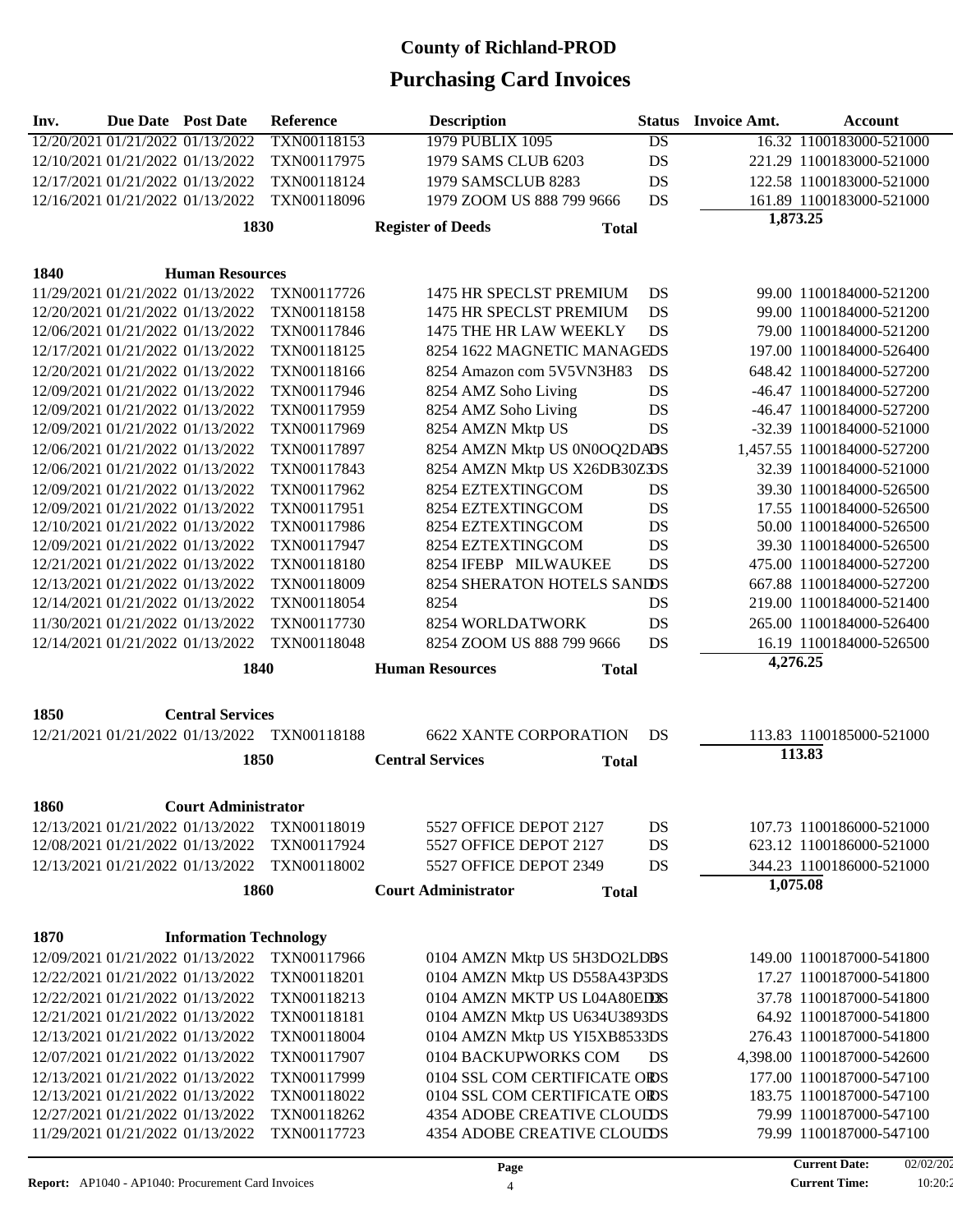# **Purchasing Card Invoices**

| Inv. | <b>Due Date</b> Post Date        |                                  | Reference                                    | <b>Description</b>                            | <b>Status</b> | <b>Invoice Amt.</b> | <b>Account</b>                   |
|------|----------------------------------|----------------------------------|----------------------------------------------|-----------------------------------------------|---------------|---------------------|----------------------------------|
|      |                                  | 12/01/2021 01/21/2022 01/13/2022 | TXN00117764                                  | 4354 AMZN MKTP US 2N4BM26DS                   |               |                     | 12.95 1100187000-541800          |
|      |                                  | 11/29/2021 01/21/2022 01/13/2022 | TXN00117725                                  | 4354 AMZN Mktp US FL85J6DN3DS                 |               |                     | 72.61 1100187000-541800          |
|      |                                  | 12/08/2021 01/21/2022 01/13/2022 | TXN00117929                                  | 4354 AMZN Mktp US SL1SH6JE3DS                 |               |                     | 345.35 1100187000-541800         |
|      |                                  | 12/03/2021 01/21/2022 01/13/2022 | TXN00117823                                  | 4354 ATT BUS PHONE PMT                        | DS            |                     | 128.40 1100187000-522100         |
|      |                                  | 12/10/2021 01/21/2022 01/13/2022 | TXN00117972                                  | 4354 CDW GOVT P554759                         | DS            |                     | 4,670.79 1100187000-542600       |
|      |                                  | 12/03/2021 01/21/2022 01/13/2022 | TXN00117835                                  | 4354 DMI DELL K 12 GOVT                       | DS            |                     | 2,043.30 1100187000-541800       |
|      |                                  | 12/06/2021 01/21/2022 01/13/2022 | TXN00117859                                  | 4354 DMI DELL K 12 GOVT                       | DS            |                     | 173.88 1100187000-541800         |
|      |                                  | 12/01/2021 01/21/2022 01/13/2022 | TXN00117777                                  | <b>4354 DUPLICATING PRODUCTSDS</b>            |               |                     | 840.00 1100187000-542600         |
|      |                                  | 12/16/2021 01/21/2022 01/13/2022 | TXN00118101                                  | 4354 FLEXBOOKER                               | DS            |                     | 99.00 1100187000-522100          |
|      | 12/17/2021 01/21/2022 01/13/2022 |                                  | TXN00118107                                  | 4354 FRESHWORKS INC                           | DS            |                     | 42.12 1100187000-522100          |
|      |                                  | 12/20/2021 01/21/2022 01/13/2022 | TXN00118154                                  | 4354 MICROSOFT 365                            | DS            |                     | -84.42 1100187000-547100         |
|      |                                  | 12/20/2021 01/21/2022 01/13/2022 | TXN00118140                                  | 4354 MICROSOFTG006782717                      | DS            |                     | 15.00 1100187000-547100          |
|      |                                  | 12/22/2021 01/21/2022 01/13/2022 | TXN00118194                                  | 4354 MSFT E0300GYU25                          | DS            |                     | 99.00 1100187000-547100          |
|      |                                  | 12/24/2021 01/21/2022 01/13/2022 | TXN00118260                                  | 4354 ZOOM US 888 799 9666                     | DS            |                     | 237.60 1100187000-522100         |
|      |                                  | 12/03/2021 01/21/2022 01/13/2022 | TXN00117840                                  | 9591 DOCUSIGN                                 | DS            |                     | 1,770.00 1100187000-547100       |
|      |                                  | 12/03/2021 01/21/2022 01/13/2022 | TXN00117839                                  | 9591 VERSION ONE INC                          | DS            |                     | 4,560.00 1100187000-547100       |
|      |                                  | 1870                             |                                              | <b>Information Technology</b><br><b>Total</b> |               | 20,489.71           |                                  |
|      |                                  |                                  |                                              |                                               |               |                     |                                  |
| 1871 |                                  |                                  | <b>Geographic Information Systems</b>        |                                               |               |                     |                                  |
|      |                                  | 12/01/2021 01/21/2022 01/13/2022 | TXN00117751                                  | 4441 Amazon com 9F39107Q3                     | DS            |                     | 539.99 1100187100-521000         |
|      |                                  | 12/03/2021 01/21/2022 01/13/2022 | TXN00117837                                  | 4441 Amazon web services                      | DS            |                     | 33.73 1100187100-526500          |
|      |                                  | 12/22/2021 01/21/2022 01/13/2022 | TXN00118210                                  | 4441 B2B Prime MW5E07GJ3                      | DS            |                     | 193.32 1100187100-521400         |
|      |                                  | 12/02/2021 01/21/2022 01/13/2022 | TXN00117802                                  | 4441 LINODE                                   | DS            |                     | 200.00 1100187100-526500         |
|      |                                  |                                  |                                              |                                               |               |                     | 967.04                           |
|      |                                  | 1871                             |                                              | <b>Geographic Information Systems Total</b>   |               |                     |                                  |
|      |                                  |                                  |                                              |                                               |               |                     |                                  |
| 1880 |                                  | <b>Community Development</b>     |                                              |                                               |               |                     |                                  |
|      |                                  |                                  | 11/30/2021 01/21/2022 01/13/2022 TXN00117738 | 8681 HOTELSCOM917813014151DS                  |               |                     | 1,350.45 1250188000-521500       |
|      |                                  | 1880                             |                                              | <b>Community Development</b><br><b>Total</b>  |               | 1,350.45            |                                  |
|      |                                  |                                  |                                              |                                               |               |                     |                                  |
| 2010 |                                  | <b>Sheriff</b>                   |                                              |                                               |               |                     |                                  |
|      |                                  | 12/13/2021 01/21/2022 01/13/2022 | TXN00118034                                  | 0179 Amazon com 0S2WU55O3 DS                  |               |                     | 82.04 1207201005-529500          |
|      |                                  | 12/02/2021 01/21/2022 01/13/2022 | TXN00117788                                  | 0179 AMAZON COM DY4SM9ZSDS                    |               |                     | 48.59 1207201005-529500          |
|      |                                  | 12/06/2021 01/21/2022 01/13/2022 | TXN00117860                                  | 0179 AMZN Mktp US 7L74Q7ZHDS                  |               |                     | 26.66 1207201005-529500          |
|      |                                  | 12/22/2021 01/21/2022 01/13/2022 | TXN00118192                                  | 0179 AMZN MKTP US R27EY9ARS                   |               |                     | 22.66 1207201005-529500          |
|      |                                  | 12/20/2021 01/21/2022 01/13/2022 | TXN00118146                                  | 0179 AMZN Mktp US SU31020X3DS                 |               |                     | 102.55 1207201005-529500         |
|      |                                  | 11/29/2021 01/21/2022 01/13/2022 | TXN00117724                                  | 0179 AMZN Mktp US XB6QO3L3BS                  |               |                     | 2,806.00 1207201005-529500       |
|      |                                  | 12/13/2021 01/21/2022 01/13/2022 | TXN00118012                                  | 0179 DELTA AIR 006773412275DS                 |               |                     | 246.40 1207201005-529500         |
|      |                                  | 12/13/2021 01/21/2022 01/13/2022 | TXN00118031                                  | 0179 DELTA AIR 00677341227580S                |               |                     | 246.40 1207201005-529500         |
|      |                                  | 11/30/2021 01/21/2022 01/13/2022 | TXN00117731                                  | 0179 Flight on Booking com                    | DS            |                     | 323.50 1207201005-529500         |
|      |                                  | 12/02/2021 01/21/2022 01/13/2022 | TXN00117782                                  | 0179 IACA                                     | DS            |                     | 25.00 1207201005-529500          |
|      |                                  | 12/02/2021 01/21/2022 01/13/2022 | TXN00117807                                  | 0179 IACA                                     | DS            |                     | 25.00 1207201005-529500          |
|      |                                  | 12/08/2021 01/21/2022 01/13/2022 | TXN00117920                                  | 0179 IDI                                      | DS            |                     | 108.00 1207201005-529500         |
|      |                                  | 11/30/2021 01/21/2022 01/13/2022 | TXN00117744                                  | 0179 LAW ENFORCEMENT                          | DS            |                     | 51.50 1207201005-529500          |
|      |                                  | 12/13/2021 01/21/2022 01/13/2022 | TXN00118011                                  | 0179 MARRIOTT NEW ORLEANDS                    |               |                     | 737.08 1207201005-529500         |
|      |                                  | 12/08/2021 01/21/2022 01/13/2022 | TXN00117935                                  | 0179 NORTHEAST TROPHIES AWS                   |               |                     | 69.01 1207201005-529500          |
|      |                                  | 12/15/2021 01/21/2022 01/13/2022 | TXN00118081                                  | 0179 OFFICE DEPOT 1214                        | DS            |                     | 62.49 1207201005-529500          |
|      |                                  | 12/02/2021 01/21/2022 01/13/2022 | TXN00117786                                  | 0179 PALACE ADV ROOM DEP DS                   |               |                     | 101.94 1207201005-529500         |
|      |                                  | 12/02/2021 01/21/2022 01/13/2022 | TXN00117806                                  | 0179 PALACE ADV ROOM DEP DS                   |               |                     | 101.94 1207201005-529500         |
|      |                                  | 12/01/2021 01/21/2022 01/13/2022 | TXN00117759                                  | 0179 PRICELN VACATION PKG DS                  |               |                     | 1,103.96 1207201005-529500       |
|      |                                  | 12/13/2021 01/21/2022 01/13/2022 | TXN00118028                                  | 0179 PRICELN VACATION PKG DS                  |               |                     | 653.06 1207201005-529500         |
|      |                                  |                                  |                                              | Page                                          |               |                     | <b>Current Date:</b><br>02/02/20 |

**Report:** AP1040 - AP1040: Procurement Card Invoices 5

**Current Date: Current Time:**

10:20:2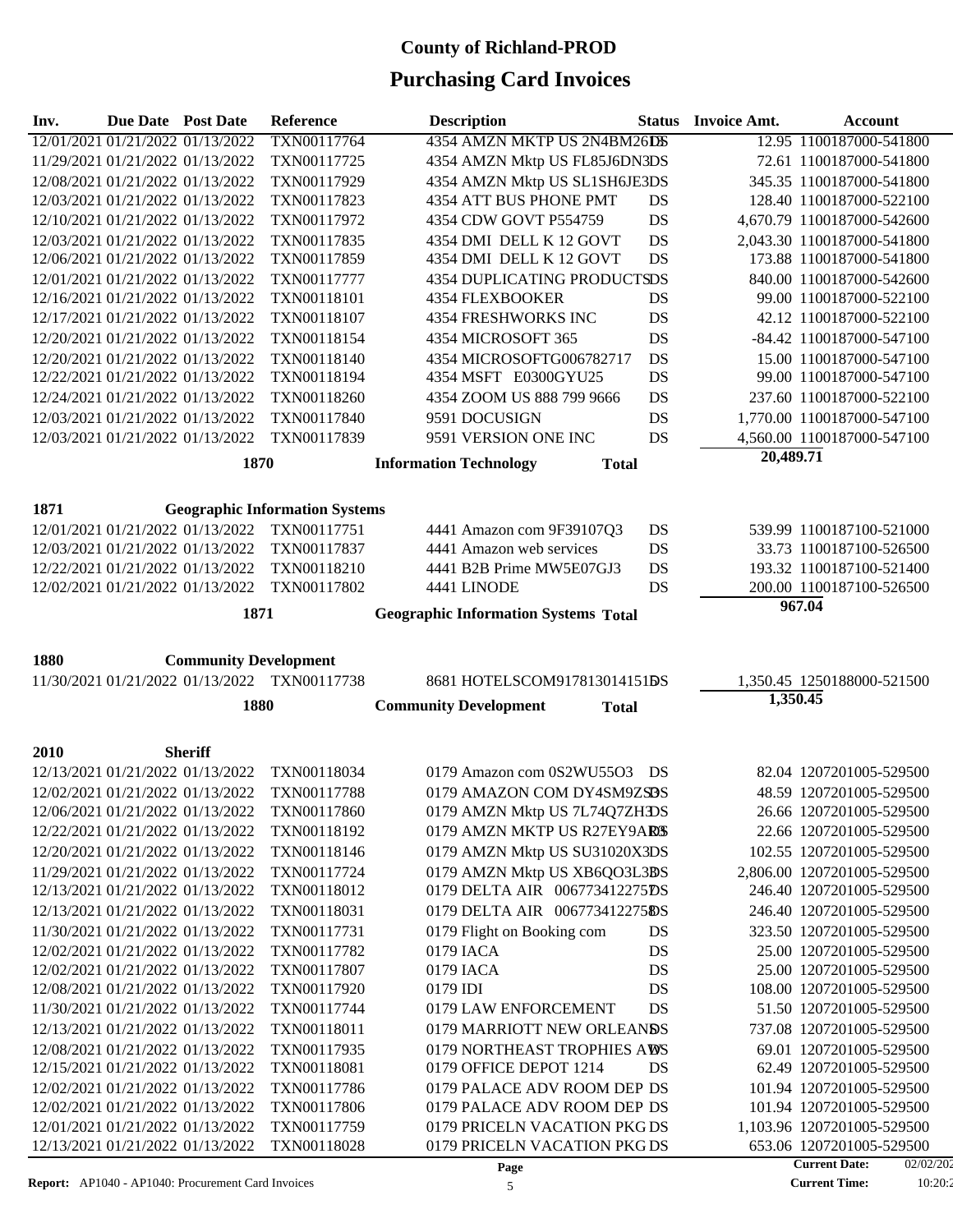| Inv.                             | <b>Due Date</b> Post Date | Reference   | <b>Description</b>             | Status          | Invoice Amt. | <b>Account</b>              |
|----------------------------------|---------------------------|-------------|--------------------------------|-----------------|--------------|-----------------------------|
| 12/08/2021 01/21/2022 01/13/2022 |                           | TXN00117922 | 0179 SIGHTLER S FLORIST        | $\overline{DS}$ |              | 48.15 1207201005-529500     |
| 12/21/2021 01/21/2022 01/13/2022 |                           | TXN00118170 | 0179 SMITH RUBBER STAMPS DS    |                 |              | 19.44 1207201005-529500     |
| 12/21/2021 01/21/2022 01/13/2022 |                           | TXN00118187 | 0179 SMITH RUBBER STAMPS DS    |                 |              | 6.48 1207201005-529500      |
| 12/15/2021 01/21/2022 01/13/2022 |                           | TXN00118069 | 0179 SQ GODFREY WILSON         | DS              |              | 1,200.00 1207201005-529500  |
| 12/08/2021 01/21/2022 01/13/2022 |                           | TXN00117938 | 0179 THOMSON WEST TCD          | DS              |              | 1,374.25 1207201005-529500  |
| 12/03/2021 01/21/2022 01/13/2022 |                           | TXN00117817 | 0179 TLO TRANSUNION            | DS              |              | 234.68 1207201005-529500    |
| 12/03/2021 01/21/2022 01/13/2022 |                           | TXN00117820 | 1613 ACTION TARGETS            | DS              |              | 202.16 1100201000-526400    |
| 12/09/2021 01/21/2022 01/13/2022 |                           | TXN00117952 | 1613 ADOBE 800 833 6687        | DS              |              | 599.88 1100201000-526100    |
| 11/30/2021 01/21/2022 01/13/2022 |                           | TXN00117740 | 1613 ALPHA TEKNOVA INC         | DS              |              | 64.31 1100201000-523000     |
| 12/02/2021 01/21/2022 01/13/2022 |                           | TXN00117785 | 1613 Amazon com FE07H5MK3      | DS              |              | 809.75 1100201000-524100    |
| 12/23/2021 01/21/2022 01/13/2022 |                           | TXN00118230 | 1613 AMERICAN                  | DS              |              | 215.71 1100201000-523900    |
| 12/23/2021 01/21/2022 01/13/2022 |                           | TXN00118215 | 1613 AMERICAN                  | DS              |              | 215.71 1100201000-523900    |
| 12/23/2021 01/21/2022 01/13/2022 |                           | TXN00118237 | 1613 AMERICAN                  | DS              |              | 217.21 1100201000-523900    |
| 12/23/2021 01/21/2022 01/13/2022 |                           | TXN00118225 | 1613 AMERICAN                  | DS              |              | 217.21 1100201000-523900    |
| 12/23/2021 01/21/2022 01/13/2022 |                           | TXN00118236 | 1613 AMERICAN                  | DS              |              | 217.21 1100201000-523900    |
| 12/23/2021 01/21/2022 01/13/2022 |                           | TXN00118223 | 1613 AMERICAN                  | DS              |              | 15.32 1100201000-523900     |
| 12/23/2021 01/21/2022 01/13/2022 |                           | TXN00118234 | 1613 AMERICAN                  | DS              |              | 10.71 1100201000-523900     |
| 11/30/2021 01/21/2022 01/13/2022 |                           | TXN00117732 | 1613 AMZN Mktp US 2P86D0493 DS |                 |              | 215.90 1100201000-524100    |
| 11/29/2021 01/21/2022 01/13/2022 |                           | TXN00117728 | 1613 AMZN Mktp US GN4Y2665DS   |                 |              | 74.86 1100201000-524900     |
| 12/15/2021 01/21/2022 01/13/2022 |                           | TXN00118072 | 1613 ANAB LLC                  | DS              |              | 2,440.00 1100201000-523800  |
| 12/01/2021 01/21/2022 01/13/2022 |                           | TXN00117762 | 1613 AWG 2702                  | DS              |              | 312.13 1100201000-523000    |
| 12/17/2021 01/21/2022 01/13/2022 |                           | TXN00118133 | 1613 BUDGET RENT A CAR         | DS              |              | 172.21 1100201000-523900    |
| 12/23/2021 01/21/2022 01/13/2022 |                           | TXN00118222 | 1613 COPQUEST INC              | DS              |              | 4,641.20 1100201000-524100  |
| 11/30/2021 01/21/2022 01/13/2022 |                           | TXN00117729 | 1613 COPQUEST INC              | DS              |              | 3,781.50 1100201000-524100  |
| 12/20/2021 01/21/2022 01/13/2022 |                           | TXN00118145 | 1613 COURTYARD BY              | DS              |              | 250.70 1100201000-523900    |
| 12/15/2021 01/21/2022 01/13/2022 |                           | TXN00118075 | 1613 DELTA AIR 006770760890®S  |                 |              | 252.41 1100201000-523900    |
| 12/15/2021 01/21/2022 01/13/2022 |                           | TXN00118062 | 1613 DELTA AIR 0067707608909DS |                 |              | 252.41 1100201000-523900    |
| 12/15/2021 01/21/2022 01/13/2022 |                           | TXN00118063 | 1613 DELTA AIR 0067707608959DS |                 |              | 221.40 1100201000-523900    |
| 12/15/2021 01/21/2022 01/13/2022 |                           | TXN00118079 | 1613 DELTA AIR 006770760896DS  |                 |              | 221.40 1100201000-523900    |
| 12/15/2021 01/21/2022 01/13/2022 |                           | TXN00118059 | 1613 DELTA AIR 006770760896DS  |                 |              | 221.40 1100201000-523900    |
| 11/30/2021 01/21/2022 01/13/2022 |                           | TXN00117735 | 1613 DESIGN LAB INC            | DS              |              | 218.70 1100201000-524100    |
| 12/27/2021 01/21/2022 01/13/2022 |                           | TXN00118266 | 1613 ETOLL BGT U413933203      | DS              |              | 7.65 1100201000-523900      |
| 12/01/2021 01/21/2022 01/13/2022 |                           | TXN00117773 | 1613 IN ND3 INC                | DS              |              | 1,280.00 1100201000-524100  |
| 12/09/2021 01/21/2022 01/13/2022 |                           | TXN00117948 | 1613 IN SHRED360               | DS              |              | 349.00 1100201000-522600    |
| 12/09/2021 01/21/2022 01/13/2022 |                           | TXN00117961 | 1613 LEXISNEXIS EPIC           | DS              |              | 707.81 1232201001-531600    |
| 12/06/2021 01/21/2022 01/13/2022 |                           | TXN00117885 | 1613 LOOMLY                    | DS              |              | 312.00 1100201000-526100    |
| 12/22/2021 01/21/2022 01/13/2022 |                           | TXN00118197 | 1613 MAGNET FORENSICS USADS    |                 |              | 2,375.00 1100201000-531600  |
| 12/10/2021 01/21/2022 01/13/2022 |                           | TXN00117995 | <b>1613 MICHAEL S CLEANERS</b> | DS              |              | 197.88 1100201000-524900    |
| 12/08/2021 01/21/2022 01/13/2022 |                           | TXN00117931 | 1613 Microsoft                 | DS              |              | 69.99 1100201000-526100     |
| 11/30/2021 01/21/2022 01/13/2022 |                           | TXN00117746 | 1613 PAYPAL TRAININGSIG TRAS   |                 |              | 299.76 1100201000-526400    |
| 11/30/2021 01/21/2022 01/13/2022 |                           | TXN00117737 | 1613 PSHAPES COL COLUMBIADS    |                 |              | 1,020.73 1100201000-526400  |
| 12/02/2021 01/21/2022 01/13/2022 |                           | TXN00117804 | 1613 SMITH RUBBER STAMPS DS    |                 |              | 36.72 1100201000-521000     |
| 12/10/2021 01/21/2022 01/13/2022 |                           | TXN00117981 | 1613 STOP STICK LTD            | DS              |              | 896.83 1100201000-526400    |
| 12/01/2021 01/21/2022 01/13/2022 |                           | TXN00117765 | 1613 VISTAPR VistaPrint com    | DS              |              | 32.39 1100201000-526100     |
| 12/01/2021 01/21/2022 01/13/2022 |                           | TXN00117775 | 6356 FIELDS AMMO               | DS              |              | 19,319.96 1100201000-524100 |
|                                  |                           |             |                                |                 | 52,793.90    |                             |
|                                  | 2010                      |             | <b>Sheriff</b><br><b>Total</b> |                 |              |                             |
| 2100                             | <b>Detention Center</b>   |             |                                |                 |              |                             |
| 12/07/2021 01/21/2022 01/13/2022 |                           | TXN00117908 | 4475 1140 PERRY MANN           | DS              |              | 1,603.80 1100210000-522800  |
| 12/17/2021 01/21/2022 01/13/2022 |                           | TXN00118116 | 4475 ALL AMERICAN TROPHY DS    |                 |              | 45.20 1100210000-526600     |
| 12/23/2021 01/21/2022 01/13/2022 |                           | TXN00118229 | 4475 AMERICAN                  | DS              |              | 78.96 1100210000-526400     |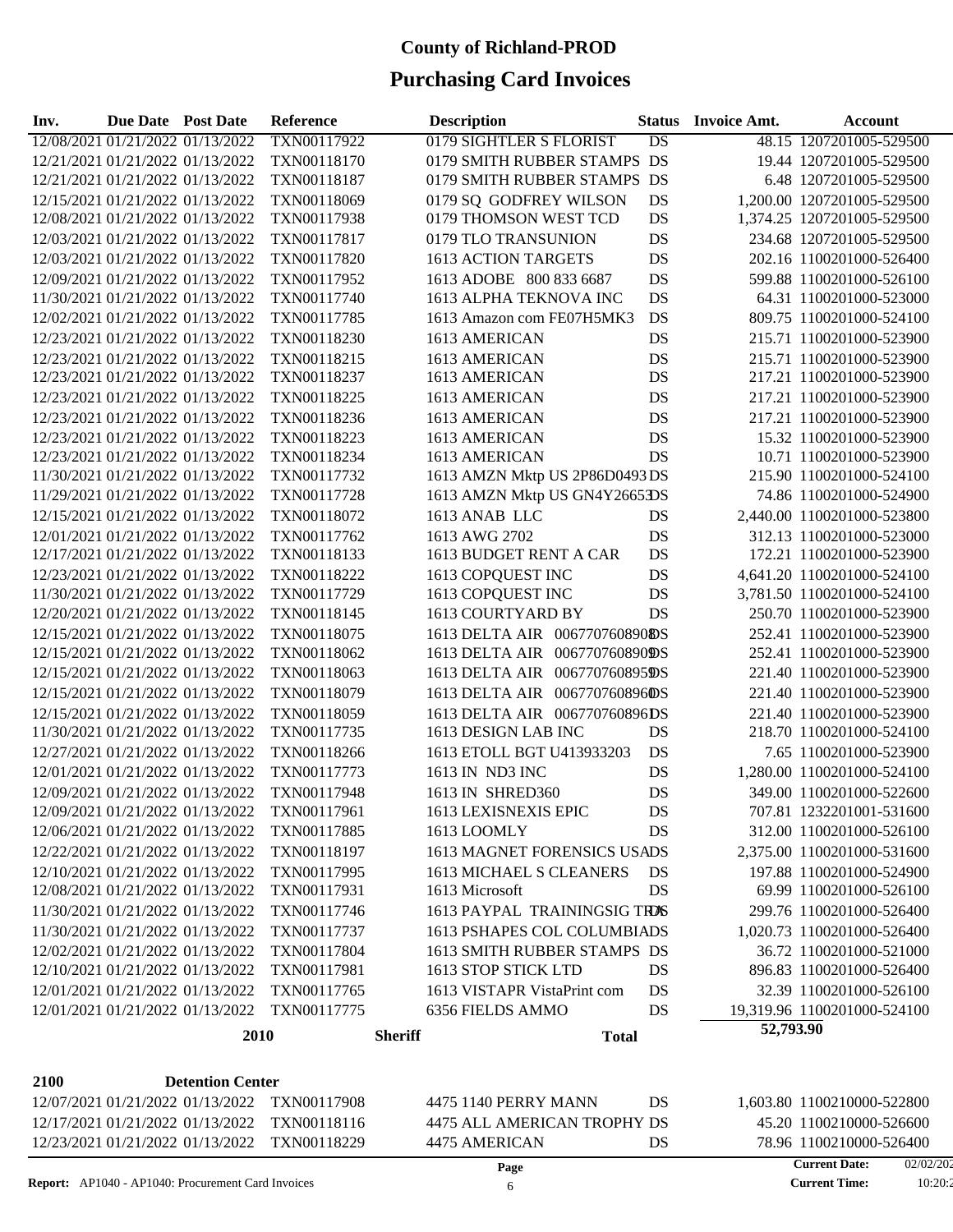| Inv. | Due Date Post Date |                                                                      | <b>Reference</b>                     | <b>Description</b>                         | <b>Status</b> | <b>Invoice Amt.</b> | Account                    |
|------|--------------------|----------------------------------------------------------------------|--------------------------------------|--------------------------------------------|---------------|---------------------|----------------------------|
|      |                    | 12/23/2021 01/21/2022 01/13/2022                                     | <b>TXN00118238</b>                   | 4475 AMERICAN                              | DS            |                     | 480.31 1100210000-526400   |
|      |                    | 12/22/2021 01/21/2022 01/13/2022                                     | TXN00118190                          | 4475 FORMS AND SUPPLY                      | DS            |                     | 1,410.91 1100210000-521000 |
|      |                    | 12/22/2021 01/21/2022 01/13/2022                                     | TXN00118189                          | 4475 GRAINGER                              | DS            |                     | 614.05 1100210000-522800   |
|      |                    | 12/20/2021 01/21/2022 01/13/2022                                     | TXN00118155                          | 4475 GRAYBAR ELECTRIC                      | DS            |                     | 3,759.70 1100210000-522800 |
|      |                    | 12/13/2021 01/21/2022 01/13/2022                                     | TXN00118038                          | 4475 GRAYBAR ELECTRIC                      | DS            |                     | 608.26 1100210000-522800   |
|      |                    | 12/07/2021 01/21/2022 01/13/2022                                     | TXN00117906                          | 4475 IN HOODZ KITCHEN                      | DS            |                     | 1,000.00 1100210000-522800 |
|      |                    | 12/07/2021 01/21/2022 01/13/2022                                     | TXN00117904                          | 4475 IN HOODZ KITCHEN                      | DS            |                     | 1,000.00 1100210000-522800 |
|      |                    | 12/15/2021 01/21/2022 01/13/2022                                     | TXN00118061                          | 4475 JOHNSON CONTROLS FIRIDS               |               |                     | 873.00 1100210000-522400   |
|      |                    | 12/13/2021 01/21/2022 01/13/2022                                     | TXN00118040                          | 4475 LOWES 00433                           | DS            |                     | 64.74 1100210000-522800    |
|      |                    | 12/13/2021 01/21/2022 01/13/2022                                     | TXN00118006                          | 4475 LOWES 00433                           | DS            |                     | 36.68 1100210000-522800    |
|      |                    | 12/09/2021 01/21/2022 01/13/2022                                     | TXN00117949                          | 4475 LOWES 01064                           | DS            |                     | 31.30 1100210000-522800    |
|      |                    | 12/08/2021 01/21/2022 01/13/2022                                     | TXN00117919                          | 4475 LOWES 01064                           | DS            |                     | 49.30 1100210000-522800    |
|      |                    | 12/13/2021 01/21/2022 01/13/2022                                     | TXN00118044                          | 4475 LOWES 01064                           | DS            |                     | 128.37 1100210000-522800   |
|      |                    | 12/06/2021 01/21/2022 01/13/2022                                     | TXN00117842                          | 4475 MED EXPRESS INC                       | DS            |                     | 3,645.00 1100210000-524400 |
|      |                    | 12/01/2021 01/21/2022 01/13/2022                                     | TXN00117749                          | 4475 OFFICE DEPOT 1214                     | DS            |                     | 647.98 1100210000-529500   |
|      |                    |                                                                      |                                      | 4475 SQ GODFREY WILSON                     |               |                     |                            |
|      |                    | 12/22/2021 01/21/2022 01/13/2022<br>12/17/2021 01/21/2022 01/13/2022 | TXN00118202                          |                                            | DS            |                     | 600.00 1100210000-526400   |
|      |                    |                                                                      | TXN00118120                          | 4475 THE METRO GROUP INC                   | DS            |                     | 1,982.40 1100210000-522800 |
|      |                    | 12/15/2021 01/21/2022 01/13/2022                                     | TXN00118078                          | 4475 USA SUPPLY                            | DS            |                     | 1,199.88 1100210000-524400 |
|      |                    | 2100                                                                 |                                      | <b>Detention Center</b>                    | <b>Total</b>  | 19,859.84           |                            |
|      |                    |                                                                      |                                      |                                            |               |                     |                            |
|      |                    |                                                                      | <b>Emergency Services Department</b> |                                            |               |                     |                            |
| 2200 |                    | 12/17/2021 01/21/2022 01/13/2022                                     | TXN00118113                          | 1481 AUTOZONE 1038                         | DS            |                     | 31.83 1206220000-522801    |
|      |                    |                                                                      |                                      |                                            |               |                     |                            |
|      |                    | 12/24/2021 01/21/2022 01/13/2022                                     | TXN00118259                          | 1481 AUTOZONE4881AUTOZONES                 |               |                     | 56.12 1206220000-522801    |
|      |                    | 12/02/2021 01/21/2022 01/13/2022                                     | TXN00117813                          | 1481 BC INDUSTRIAL SUPPLY DS               |               |                     | 20.88 1206220000-522801    |
|      |                    | 12/02/2021 01/21/2022 01/13/2022                                     | TXN00117799                          | 1481 BEARING DIST COLUMBIADS               |               |                     | 39.75 1206220000-522801    |
|      |                    | 12/22/2021 01/21/2022 01/13/2022                                     | TXN00118193                          | <b>1481 BEARING DIST COLUMBIADS</b>        |               |                     | 39.75 1206220000-522801    |
|      |                    | 12/17/2021 01/21/2022 01/13/2022                                     | TXN00118114                          | <b>1481 CENTRAL SC BATTERY</b>             | DS            |                     | 165.24 1206220000-522801   |
|      |                    | 12/08/2021 01/21/2022 01/13/2022                                     | TXN00117926                          | 1481 CES 31                                | DS            |                     | 314.83 1206220000-522801   |
|      |                    | 12/16/2021 01/21/2022 01/13/2022                                     | TXN00118106                          | 1481 LOWES 00433                           | DS            |                     | 27.40 1206220000-522801    |
|      |                    | 12/21/2021 01/21/2022 01/13/2022                                     | TXN00118177                          | 1481 LOWES 00433                           | DS            |                     | 59.31 1206220000-522801    |
|      |                    | 12/17/2021 01/21/2022 01/13/2022                                     | TXN00118126                          | 1481 LOWES 00433                           | DS            |                     | 25.83 1206220000-522801    |
|      |                    | 12/24/2021 01/21/2022 01/13/2022                                     | TXN00118253                          | 1481 LOWES 01064                           | DS            |                     | 21.04 1206220000-522801    |
|      |                    | 12/06/2021 01/21/2022 01/13/2022                                     | TXN00117875                          | 1481 LOWES 01064                           | DS            |                     | 36.63 1206220000-522801    |
|      |                    | 12/07/2021 01/21/2022 01/13/2022                                     | TXN00117909                          | 1481 LOWES 01064                           | DS            |                     | 265.03 1206220000-522801   |
|      |                    | 12/15/2021 01/21/2022 01/13/2022                                     | TXN00118083                          | 1481 LOWES 01064                           | DS            |                     | 32.90 1206220000-522801    |
|      |                    | 12/27/2021 01/21/2022 01/13/2022                                     | <b>TXN00118268</b>                   | 1481 LOWES 03026                           | DS            |                     | 78.14 1206220000-522801    |
|      |                    | 12/09/2021 01/21/2022 01/13/2022                                     | TXN00117964                          | 1481 LOWES 03026                           | DS            |                     | 38.98 1206220000-522801    |
|      |                    | 12/23/2021 01/21/2022 01/13/2022                                     | TXN00118239                          | 1481 LOWES 03026                           | DS            |                     | 86.76 1206220000-522801    |
|      |                    | 11/30/2021 01/21/2022 01/13/2022                                     | TXN00117741                          | 1481 LOWES 03026                           | DS            |                     | 94.18 1206220000-522801    |
|      |                    | 12/01/2021 01/21/2022 01/13/2022                                     | TXN00117753                          | 1481 LOWES 03026                           | DS            |                     | 106.32 1206220000-522801   |
|      |                    | 12/23/2021 01/21/2022 01/13/2022                                     | TXN00118240                          | 1481 LOWES 03026                           | DS            |                     | 56.78 1206220000-522801    |
|      |                    | 12/06/2021 01/21/2022 01/13/2022                                     | TXN00117852                          | 1481 NORTHERN TOOL EQUIP SOS               |               |                     | 267.48 1206220000-522801   |
|      |                    | 11/29/2021 01/21/2022 01/13/2022                                     | TXN00117727                          | 1481 THE HOME DEPOT 1110                   | DS            |                     | 51.87 1206220000-522801    |
|      |                    | 12/13/2021 01/21/2022 01/13/2022                                     | TXN00118010                          | 1481 THE HOME DEPOT 1110                   | DS            |                     | 48.20 1206220000-522801    |
|      |                    | 12/15/2021 01/21/2022 01/13/2022                                     | TXN00118068                          | 1481 THE HOME DEPOT 1110                   | DS            |                     | 126.24 1206220000-522801   |
|      |                    | 12/06/2021 01/21/2022 01/13/2022                                     | TXN00117893                          | 1481 THE HOME DEPOT 1112                   | DS            |                     | 127.39 1206220000-522801   |
|      |                    | 12/20/2021 01/21/2022 01/13/2022                                     | TXN00118143                          | 1481 TRANE SUPPLY 115409                   | DS            |                     | 129.68 1206220000-522801   |
|      |                    | 12/20/2021 01/21/2022 01/13/2022                                     | TXN00118165                          | 1481 TRIBLES INC COLUMBIA DS               |               |                     | 261.30 1206220000-522801   |
|      |                    | 12/21/2021 01/21/2022 01/13/2022                                     | TXN00118184                          | 3755 NORTHEAST TROPHIES AWS                |               |                     | 40.99 1206220000-521000    |
|      |                    | 12/13/2021 01/21/2022 01/13/2022                                     | TXN00118026                          | 3755 OFFICE DEPOT 1214                     | DS            |                     | 650.54 1206220000-521000   |
|      |                    | 2200                                                                 |                                      | <b>Emergency Services Department Total</b> |               | 3,301.39            |                            |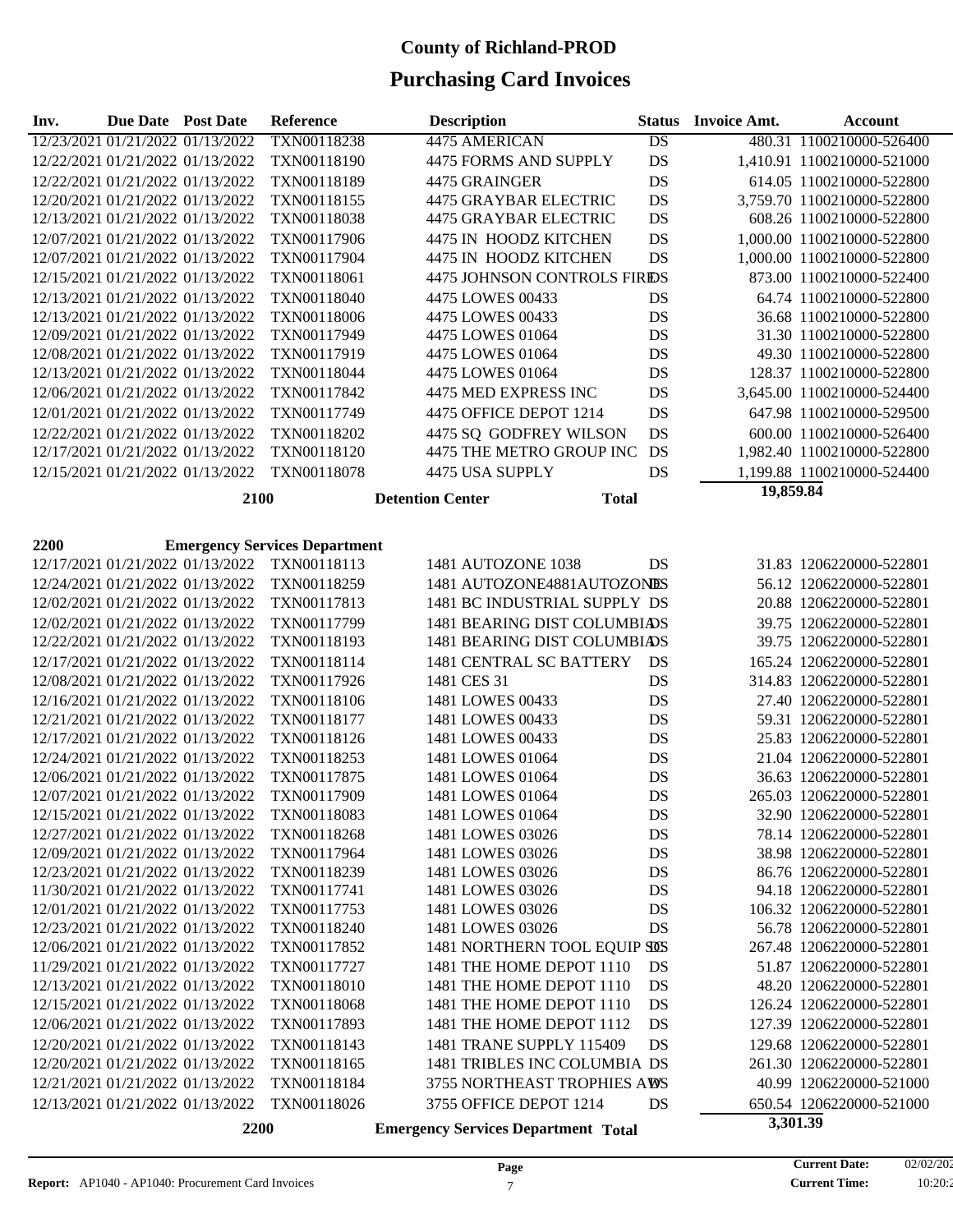| Inv.                                                                 | <b>Due Date Post Date</b>   | <b>Reference</b>           |                 | <b>Description</b>               |                                 |           | <b>Status</b> Invoice Amt. | <b>Account</b>                                       |          |
|----------------------------------------------------------------------|-----------------------------|----------------------------|-----------------|----------------------------------|---------------------------------|-----------|----------------------------|------------------------------------------------------|----------|
| 2210                                                                 | <b>EMS</b>                  |                            |                 |                                  |                                 |           |                            |                                                      |          |
| 12/13/2021 01/21/2022 01/13/2022                                     |                             | TXN00118001                |                 |                                  | 3755 OFFICE DEPOT 1214          | DS        |                            | 352.19 1100221000-521000                             |          |
| 12/13/2021 01/21/2022 01/13/2022                                     |                             | TXN00118025                |                 |                                  | 3755 OFFICE DEPOT 1214          | DS        |                            | 33.56 1100221000-521000                              |          |
| 12/13/2021 01/21/2022 01/13/2022                                     |                             | TXN00118003                |                 |                                  | 3755 OFFICE DEPOT 1214          | DS        |                            | 42.03 1100221000-521000                              |          |
| 12/16/2021 01/21/2022 01/13/2022                                     |                             | TXN00118094                |                 |                                  | 3755 SAFEGUARD BUS SYS INDS     |           |                            | 466.66 1100221000-521000                             |          |
|                                                                      |                             |                            |                 |                                  |                                 |           |                            | 894.44                                               |          |
|                                                                      | 2210                        |                            | <b>EMS</b>      |                                  | <b>Total</b>                    |           |                            |                                                      |          |
| 2300                                                                 | <b>Planning</b>             |                            |                 |                                  |                                 |           |                            |                                                      |          |
| 12/06/2021 01/21/2022 01/13/2022                                     |                             | TXN00117862                |                 |                                  | 7832 ASFPM MADISON WI           | DS        |                            | 165.00 1100230000-521400                             |          |
| 12/06/2021 01/21/2022 01/13/2022                                     |                             | TXN00117881                |                 |                                  | 7832 ASFPM MADISON WI           | DS        |                            | 165.00 1100230000-521400                             |          |
| 12/06/2021 01/21/2022 01/13/2022                                     |                             | TXN00117869                |                 |                                  | 7832 ASFPM MADISON WI           | DS        |                            | 165.00 1100230000-521400                             |          |
| 11/29/2021 01/21/2022 01/13/2022                                     |                             | TXN00117722                |                 | 7832 MICROSOFT 365               |                                 | <b>DS</b> |                            | -145.97 1100230000-521000                            |          |
|                                                                      |                             |                            |                 |                                  |                                 |           |                            | 349.03                                               |          |
|                                                                      | 2300                        |                            | <b>Planning</b> |                                  | <b>Total</b>                    |           |                            |                                                      |          |
| 2320                                                                 | <b>Building Inspections</b> |                            |                 |                                  |                                 |           |                            |                                                      |          |
| 12/21/2021 01/21/2022 01/13/2022                                     |                             | TXN00118171                |                 |                                  | 0027 INT L CODE COUNCIL INCDS   |           |                            | 405.00 1100232000-521400                             |          |
| 12/08/2021 01/21/2022 01/13/2022                                     |                             | TXN00117921                |                 | 0027 LEHIGH EIPP                 |                                 | DS        |                            | 105.15 1100232000-524100                             |          |
|                                                                      |                             |                            |                 |                                  |                                 |           |                            | 510.15                                               |          |
|                                                                      | 2320                        |                            |                 | <b>Building Inspections</b>      | <b>Total</b>                    |           |                            |                                                      |          |
|                                                                      |                             |                            |                 |                                  |                                 |           |                            |                                                      |          |
| 2400                                                                 | Coroner                     |                            |                 |                                  |                                 |           |                            |                                                      |          |
| 12/24/2021 01/21/2022 01/13/2022                                     |                             | TXN00118243                |                 |                                  | <b>6674 DTV DIRECTV SERVICE</b> | DS        |                            | 230.01 1100240000-521000                             |          |
| 12/23/2021 01/21/2022 01/13/2022                                     |                             | TXN00118219                |                 |                                  | 6674 SQ THE ART OF JPALMERDS    |           |                            | 500.00 1100240000-521000                             |          |
| 12/16/2021 01/21/2022 01/13/2022                                     |                             | TXN00118088                |                 |                                  | 6674 WAVE TRENMEDIA             | DS        |                            | 1,200.00 1100240000-527200                           |          |
| 12/06/2021 01/21/2022 01/13/2022                                     |                             | TXN00117856                |                 |                                  | <b>6770 ADOBE ACROPRO SUBS</b>  | DS        |                            | 14.99 1100240000-521000                              |          |
| 12/13/2021 01/21/2022 01/13/2022                                     |                             | TXN00118023                |                 |                                  | 6770 ADOBE ACROPRO SUBS         | DS        |                            | 14.99 1100240000-521000                              |          |
| 12/22/2021 01/21/2022 01/13/2022                                     |                             | TXN00118212                |                 |                                  | 6770 AMZN Mktp US 117R311W3DS   |           |                            | 123.75 1100240000-524900                             |          |
| 12/20/2021 01/21/2022 01/13/2022                                     |                             | TXN00118138                |                 |                                  | 6770 AMZN MKTP US ISOU65DKJ3S   |           |                            | 269.75 1100240000-524900                             |          |
| 12/20/2021 01/21/2022 01/13/2022                                     |                             | TXN00118159                |                 |                                  | 6770 AMZN MKTP US IS35842VDS    |           |                            | 13.38 1100240000-524900                              |          |
| 12/06/2021 01/21/2022 01/13/2022                                     |                             | TXN00117844<br>TXN00118182 |                 | 6770 CHEWY COM<br>6770 CHEWY COM |                                 | DS        |                            | 276.40 1100240000-526800<br>449.34 1100240000-526800 |          |
| 12/21/2021 01/21/2022 01/13/2022<br>12/06/2021 01/21/2022 01/13/2022 |                             | TXN00117888                |                 |                                  | 6770 PIEDMONT ANIMAL            | DS<br>DS  |                            | 215.25 1100240000-526800                             |          |
| 12/06/2021 01/21/2022 01/13/2022                                     |                             | TXN00117872                |                 |                                  | 6770 PIEDMONT ANIMAL            | DS        |                            | 291.98 1100240000-526800                             |          |
| 12/17/2021 01/21/2022 01/13/2022                                     |                             | TXN00118130                |                 |                                  | 6770 SQ CAMBELLS CLEANINOS      |           |                            | 375.00 1100240000-527200                             |          |
| 12/01/2021 01/21/2022 01/13/2022                                     |                             | TXN00117767                |                 |                                  | 6770 SQ CAMBELLS CLEANINOS      |           |                            | 1,275.00 1100240000-527200                           |          |
| 12/21/2021 01/21/2022 01/13/2022                                     |                             | TXN00118172                |                 |                                  | 6770 SQ CAMBELLS CLEANINOS      |           |                            | 1,500.00 1100240000-527200                           |          |
| 12/17/2021 01/21/2022 01/13/2022                                     |                             | TXN00118110                |                 |                                  | 6770 SQ SHOTS?S FIRED LLC DS    |           |                            | 750.00 1100240000-526500                             |          |
| 11/29/2021 01/21/2022 01/13/2022                                     |                             | TXN00117721                |                 |                                  | 6770 SQ SHOTSS FIRED L          | DS        |                            | 1,500.00 1100240000-526500                           |          |
| 12/17/2021 01/21/2022 01/13/2022                                     |                             | TXN00118121                |                 |                                  | 6770 SQ SILVER PATCHES          | DS        |                            | 375.00 1100240000-524100                             |          |
| 12/06/2021 01/21/2022 01/13/2022                                     |                             | TXN00117868                |                 |                                  | 6770 SQ SILVER PATCHES          | DS        |                            | 625.00 1100240000-524100                             |          |
| 12/17/2021 01/21/2022 01/13/2022                                     |                             | TXN00118119                |                 | 6770 SQ TERRACOTTA               |                                 | DS        |                            | 244.00 1100240000-526500                             |          |
| 12/01/2021 01/21/2022 01/13/2022                                     |                             | TXN00117758                |                 | 6770 THE KEY SHOP INC            |                                 | DS        |                            | 4,051.03 1100240000-522600                           |          |
| 12/09/2021 01/21/2022 01/13/2022                                     |                             | TXN00117950                |                 |                                  | 6770 ULINE SHIP SUPPLIES        | DS        |                            | 586.49 1100240000-524900                             |          |
| 11/30/2021 01/21/2022 01/13/2022                                     |                             | TXN00117739                |                 |                                  | 6770 WAVE TRENMEDIA             | DS        |                            | 1,200.00 1100240000-526500                           |          |
|                                                                      |                             |                            |                 |                                  |                                 |           | 16,081.36                  |                                                      |          |
|                                                                      | 2400                        |                            | Coroner         |                                  | <b>Total</b>                    |           |                            |                                                      |          |
| 3005                                                                 | <b>Engineering Division</b> |                            |                 |                                  |                                 |           |                            |                                                      |          |
| 12/02/2021 01/21/2022 01/13/2022                                     |                             | TXN00117795                |                 | 1638 ASCE Purchasing             |                                 | DS        |                            | 260.00 1100300500-521400                             |          |
| 12/21/2021 01/21/2022 01/13/2022                                     |                             | TXN00118185                |                 |                                  | 1638 SWOOP ROADSIDE ASSISTDS    |           |                            | 90.00 1100300500-521700                              |          |
| 12/10/2021 01/21/2022 01/13/2022                                     |                             | TXN00117990                |                 | 3818 4IMPRINT                    |                                 | DS        |                            | 236.50 1100300500-524100                             |          |
|                                                                      |                             |                            |                 | Page                             |                                 |           |                            | <b>Current Date:</b>                                 | 02/02/20 |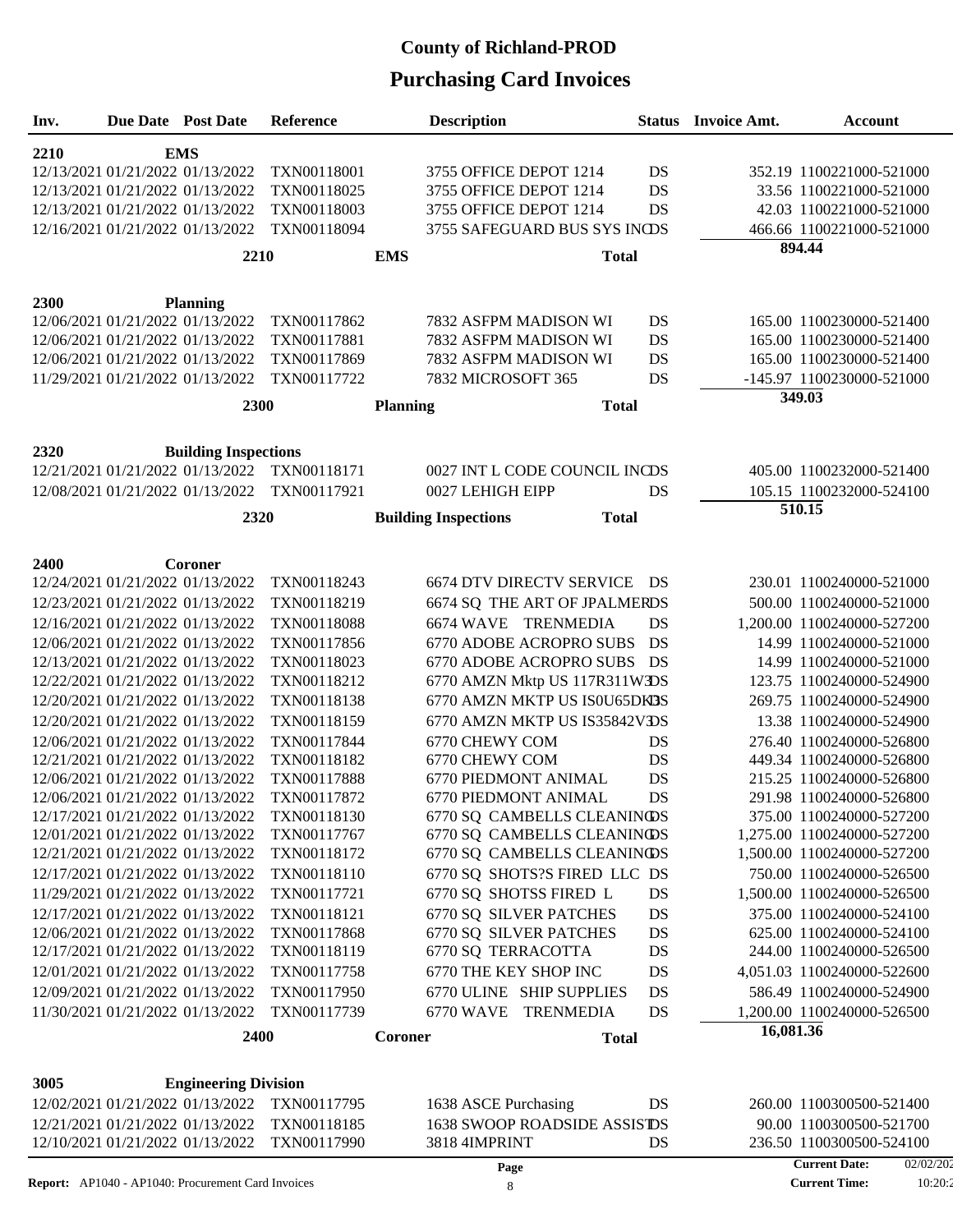| Inv. | <b>Due Date</b> Post Date        |                                                        | Reference                                 |                    | <b>Description</b>                           | <b>Status</b>   | <b>Invoice Amt.</b> | <b>Account</b>           |
|------|----------------------------------|--------------------------------------------------------|-------------------------------------------|--------------------|----------------------------------------------|-----------------|---------------------|--------------------------|
|      | 12/02/2021 01/21/2022 01/13/2022 |                                                        | TXN00117791                               |                    | <b>3818 LESESNE INDUSTRIES</b>               | $\overline{DS}$ |                     | 51.28 1100300500-524100  |
|      |                                  | 12/02/2021 01/21/2022 01/13/2022                       | TXN00117808                               |                    | 3818 LESESNE INDUSTRIES                      | <b>DS</b>       |                     | 138.76 1100300500-524100 |
|      |                                  | 3005                                                   |                                           |                    | <b>Engineering Division</b><br><b>Total</b>  |                 |                     | 776.54                   |
|      |                                  |                                                        |                                           |                    |                                              |                 |                     |                          |
| 3020 |                                  | <b>Road Maintenance</b>                                |                                           |                    |                                              |                 |                     |                          |
|      | 12/10/2021 01/21/2022 01/13/2022 |                                                        | TXN00117976                               |                    | 0076 BLYTHEWOOD FEED ANDDS                   |                 |                     | 170.00 1216302000-523500 |
|      | 12/15/2021 01/21/2022 01/13/2022 |                                                        | TXN00118065                               |                    | 0076 BLYTHEWOOD FEED ANDDS                   |                 |                     | 56.97 1216302000-523500  |
|      | 12/21/2021 01/21/2022 01/13/2022 |                                                        | TXN00118176                               |                    | 0076 C B FORREST WORKWEARS                   |                 |                     | 150.00 1216302000-524100 |
|      | 12/08/2021 01/21/2022 01/13/2022 |                                                        | TXN00117928                               |                    | 0076 C B FORREST WORKWEARS                   |                 |                     | 136.43 1216302000-524100 |
|      | 12/20/2021 01/21/2022 01/13/2022 |                                                        | TXN00118157                               |                    | 0076 LOWES 00433                             | DS              |                     | 51.82 1216302000-523300  |
|      | 12/13/2021 01/21/2022 01/13/2022 |                                                        | TXN00118029                               |                    | 0076 MR PC                                   | DS              |                     | 185.95 1216302000-523300 |
|      | 12/01/2021 01/21/2022 01/13/2022 |                                                        | TXN00117772                               |                    | 0076 OFFICE DEPOT 2127                       | DS              |                     | 205.19 1216302000-521000 |
|      | 12/02/2021 01/21/2022 01/13/2022 |                                                        | TXN00117812                               |                    | <b>1638 ARC EASTERN</b>                      | DS              |                     | 898.80 1216302000-527200 |
|      |                                  | 12/02/2021 01/21/2022 01/13/2022                       | TXN00117790                               |                    | 3818 ANCHOR RUBBER STAMPDS                   |                 |                     | 50.90 1216302000-521000  |
|      |                                  | 3020                                                   |                                           |                    | <b>Road Maintenance</b><br><b>Total</b>      |                 | 1,906.06            |                          |
|      |                                  |                                                        |                                           |                    |                                              |                 |                     |                          |
| 3022 |                                  | <b>Stormwater Management</b>                           |                                           |                    |                                              |                 |                     |                          |
|      |                                  | 12/16/2021 01/21/2022 01/13/2022                       | TXN00118090                               |                    | 8295 Amazon com PM2VX8BR3 DS                 |                 |                     | 917.95 1208302200-523000 |
|      |                                  | 12/16/2021 01/21/2022 01/13/2022                       | TXN00118103                               |                    | 8295 BESTBUYCOM806545861050S                 |                 |                     | 431.95 1208302200-523000 |
|      | 12/02/2021 01/21/2022 01/13/2022 |                                                        | TXN00117787                               |                    | 8295 FEDEX OFFICE 00000828 DS                |                 |                     | 147.71 1208302200-527100 |
|      | 12/01/2021 01/21/2022 01/13/2022 |                                                        | TXN00117776                               |                    | 8295 UAV COACH                               | DS              |                     | 622.08 1208302200-526400 |
|      | 12/03/2021 01/21/2022 01/13/2022 |                                                        | TXN00117815                               |                    | 8295 UAV COACH                               | <b>DS</b>       |                     | 214.92 1208302200-526400 |
|      |                                  | 3022                                                   |                                           |                    | <b>Stormwater Management</b><br><b>Total</b> |                 | 2,334.61            |                          |
|      |                                  |                                                        |                                           |                    |                                              |                 |                     |                          |
| 3061 |                                  | <b>New Development</b>                                 |                                           |                    |                                              |                 |                     |                          |
|      |                                  | 12/23/2021 01/21/2022 01/13/2022                       | TXN00118235                               |                    | 0027 CU CEPSCI CSPR ENV CERDS                |                 |                     | 395.00 1208306100-526400 |
|      | 12/08/2021 01/21/2022 01/13/2022 |                                                        | TXN00117932                               |                    | 0027 LEHIGH EIPP                             | DS              |                     | 145.80 1216306100-524100 |
|      |                                  | 12/01/2021 01/21/2022 01/13/2022                       | TXN00117754                               |                    | 7832 APPLE COM BILL                          | <b>DS</b>       |                     | 9.99 1216306100-547100   |
|      |                                  | 3061                                                   |                                           |                    | <b>Total</b>                                 |                 |                     | 550.79                   |
|      |                                  |                                                        |                                           |                    | <b>New Development</b>                       |                 |                     |                          |
|      |                                  |                                                        |                                           |                    |                                              |                 |                     |                          |
| 3062 |                                  | <b>Animal Care</b><br>12/08/2021 01/21/2022 01/13/2022 | TXN00117941                               |                    | 1758 CHEWY COM                               | DS              |                     | 67.72 1100306200-526800  |
|      | 12/09/2021 01/21/2022 01/13/2022 |                                                        | TXN00117963                               |                    | 1758 DESIGN LAB COLUMBIA DS                  |                 |                     | 191.16 1100306200-524100 |
|      | 12/14/2021 01/21/2022 01/13/2022 |                                                        | TXN00118058                               |                    | 1758 DESIGN LAB COLUMBIA DS                  |                 |                     | 107.57 1100306200-524100 |
|      |                                  | 12/21/2021 01/21/2022 01/13/2022                       | TXN00118174                               |                    | 1758 NORTHEAST TROPHIES AWS                  |                 |                     | 72.25 1100306200-526800  |
|      | 12/22/2021 01/21/2022 01/13/2022 |                                                        | TXN00118195                               |                    | 1758 PARTY CITY 1055                         | DS              |                     | 88.13 1100306200-526800  |
|      | 12/23/2021 01/21/2022 01/13/2022 |                                                        | TXN00118216                               |                    | 1758 PAW CATERING BEYONIDS                   |                 |                     | 900.00 1100306200-526800 |
|      | 12/20/2021 01/21/2022 01/13/2022 |                                                        | TXN00118164                               |                    | 1758 PRISMA HEALTH EML 176DS                 |                 |                     | 421.00 1100306200-526800 |
|      |                                  | 12/22/2021 01/21/2022 01/13/2022                       | TXN00118206                               |                    | 1758 PUBLIX 587                              | DS              |                     | 161.21 1100306200-521000 |
|      |                                  | 12/13/2021 01/21/2022 01/13/2022                       | TXN00118037                               |                    | 1758 TLF FORGET ME NOT INCDS                 |                 |                     | 75.60 1100306200-526800  |
|      | 12/10/2021 01/21/2022 01/13/2022 |                                                        | TXN00117997                               |                    | 1758 TLF FORGET ME NOT INCDS                 |                 |                     | 75.60 1100306200-526800  |
|      |                                  | 3062                                                   |                                           | <b>Animal Care</b> | <b>Total</b>                                 |                 | 2,160.24            |                          |
|      |                                  |                                                        |                                           |                    |                                              |                 |                     |                          |
| 3170 |                                  |                                                        | <b>Facilities&amp;Ground Maint Divisi</b> |                    |                                              |                 |                     |                          |
|      |                                  | 12/06/2021 01/21/2022 01/13/2022                       | TXN00117889                               |                    | 0957 CAROLINA FRESH FARMSDS                  |                 |                     | 151.20 1100317000-522800 |
|      |                                  | 12/06/2021 01/21/2022 01/13/2022                       | TXN00117854                               |                    | 0957 CAROLINA POWER                          | DS              |                     | 30.50 1100317000-523200  |
|      |                                  | 12/23/2021 01/21/2022 01/13/2022                       | TXN00118227                               |                    | 0957 HARBOR FREIGHT TOOLSDS                  |                 |                     | 29.13 1100317000-522800  |
|      |                                  | 12/06/2021 01/21/2022 01/13/2022                       | TXN00117841                               |                    | 0957 HILTONS POWER                           | DS              |                     | 360.81 1100317000-523200 |
|      |                                  |                                                        |                                           |                    |                                              |                 |                     |                          |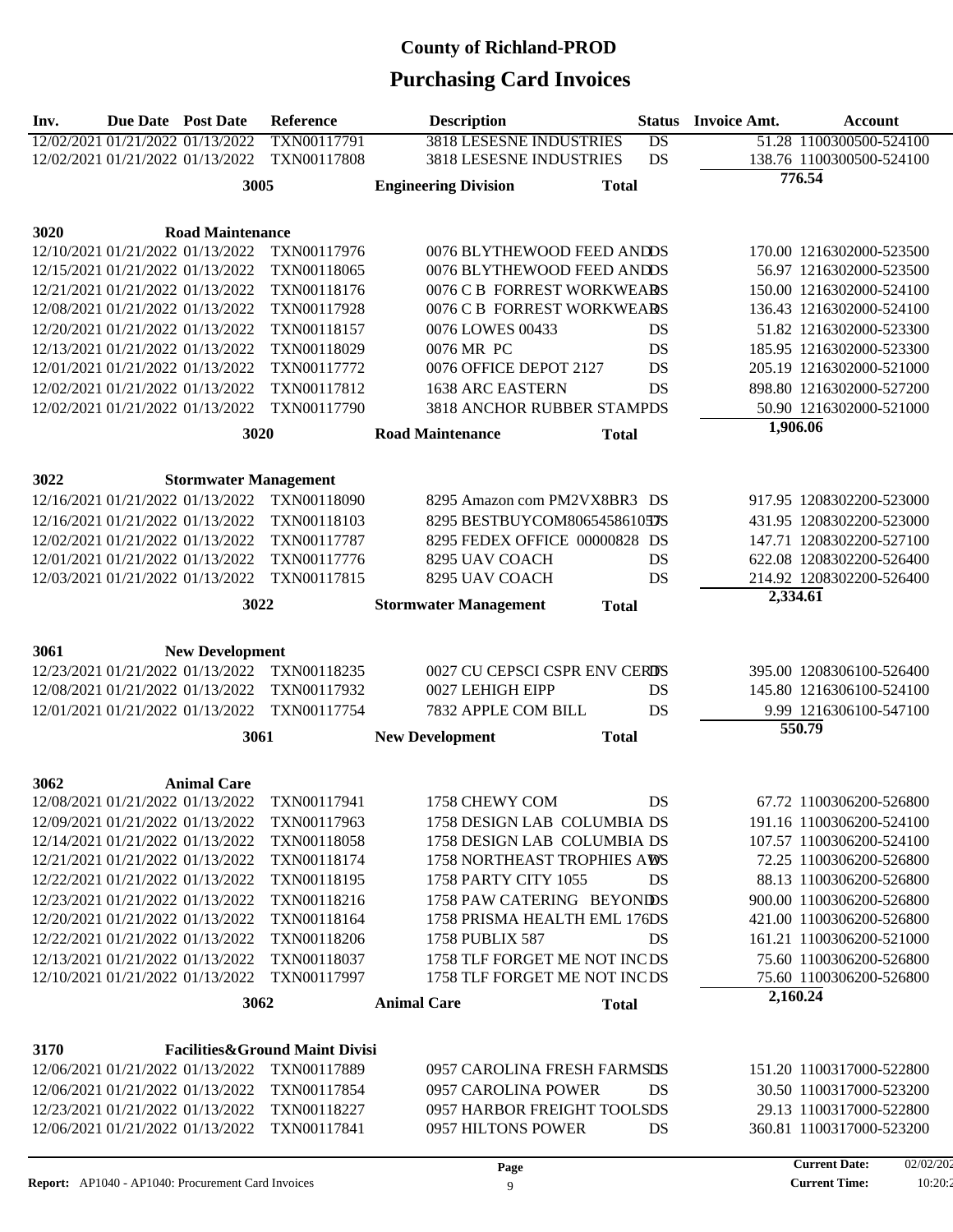| Inv. | Due Date Post Date |                                                                      | Reference   | <b>Description</b>         | <b>Status</b> | <b>Invoice Amt.</b> | <b>Account</b>            |
|------|--------------------|----------------------------------------------------------------------|-------------|----------------------------|---------------|---------------------|---------------------------|
|      |                    | 12/01/2021 01/21/2022 01/13/2022                                     | TXN00117761 | 0957 LOWES 00433           | DS            |                     | 107.99 1100317000-522800  |
|      |                    | 12/06/2021 01/21/2022 01/13/2022                                     | TXN00117874 | 0957 THOMPSON RENTAL       | DS            |                     | 97.90 1100317000-523200   |
|      |                    | 12/14/2021 01/21/2022 01/13/2022                                     | TXN00118052 | 1054 C B FORREST WORKWEARS |               |                     | 100.00 1100317000-522800  |
|      |                    | 12/08/2021 01/21/2022 01/13/2022                                     | TXN00117936 | 1054 CES 31                | DS            |                     | 67.50 1100317000-522800   |
|      |                    | 12/20/2021 01/21/2022 01/13/2022                                     | TXN00118169 | 1054 CES 31                | DS            |                     | 183.32 1100317000-522800  |
|      |                    | 12/02/2021 01/21/2022 01/13/2022                                     | TXN00117792 | 1054 GRAYBAR ELECTRIC      | DS            |                     | 3.56 1100317000-522800    |
|      |                    | 12/01/2021 01/21/2022 01/13/2022                                     | TXN00117770 | 1054 GRAYBAR ELECTRIC      | DS            |                     | 188.08 1100317000-522800  |
|      |                    | 12/02/2021 01/21/2022 01/13/2022                                     | TXN00117810 | 1054 GRAYBAR ELECTRIC      | DS            |                     | 184.52 1100317000-522800  |
|      |                    | 12/08/2021 01/21/2022 01/13/2022                                     | TXN00117915 | 1054 OFFICE DEPOT 2349     | DS            |                     | 26.99 1100317000-522800   |
|      |                    | 12/14/2021 01/21/2022 01/13/2022                                     | TXN00118053 | 1843 UNITED REFRIG INC 486 | DS            |                     | 203.82 1100317000-522400  |
|      |                    | 12/08/2021 01/21/2022 01/13/2022                                     | TXN00117916 | 3279 1140 PERRY MANN       | DS            |                     | 187.75 1100317000-523100  |
|      |                    | 12/07/2021 01/21/2022 01/13/2022                                     | TXN00117905 | 3279 ACADEMY SPORTS 103    | DS            |                     | 100.00 1100317000-524100  |
|      |                    | 12/07/2021 01/21/2022 01/13/2022                                     | TXN00117902 | 3279 ACADEMY SPORTS 103    | DS            |                     | -102.59 1100317000-524100 |
|      |                    | 12/07/2021 01/21/2022 01/13/2022                                     | TXN00117899 | 3279 ACADEMY SPORTS 103    | DS            |                     | 102.59 1100317000-522800  |
|      |                    |                                                                      |             |                            | DS            |                     |                           |
|      |                    | 12/08/2021 01/21/2022 01/13/2022                                     | TXN00117940 | 3279 GATEWAY SUPPLY        |               |                     | 347.66 1100317000-522800  |
|      |                    | 12/02/2021 01/21/2022 01/13/2022                                     | TXN00117800 | 3279 LOWES 00433           | DS            |                     | 192.64 1100317000-522800  |
|      |                    | 12/02/2021 01/21/2022 01/13/2022                                     | TXN00117794 | 3279 LOWES 01064           | DS            |                     | 105.80 1100317000-522800  |
|      |                    | 12/01/2021 01/21/2022 01/13/2022                                     | TXN00117756 | 3279 THE HOME DEPOT 1109   | DS            |                     | 178.49 1100317000-522800  |
|      |                    | 12/20/2021 01/21/2022 01/13/2022                                     | TXN00118141 | 3279 THE HOME DEPOT 1109   | DS            |                     | 290.39 1100317000-522800  |
|      |                    | 12/01/2021 01/21/2022 01/13/2022                                     | TXN00117766 | 3279 THE HOME DEPOT 1109   | DS            |                     | 5.26 1100317000-522800    |
|      |                    | 12/01/2021 01/21/2022 01/13/2022                                     | TXN00117768 | 3279 THE HOME DEPOT 1110   | DS            |                     | 80.97 1100317000-522800   |
|      |                    | 12/03/2021 01/21/2022 01/13/2022                                     | TXN00117818 | 3279 THE HOME DEPOT 1110   | DS            |                     | 5.66 1100317000-522800    |
|      |                    | 12/06/2021 01/21/2022 01/13/2022                                     | TXN00117886 | 3279 THE HOME DEPOT 1110   | DS            |                     | 53.97 1100317000-523100   |
|      |                    | 12/17/2021 01/21/2022 01/13/2022                                     | TXN00118127 | 3279 THE HOME DEPOT 1110   | DS            |                     | 949.75 1100317000-522800  |
|      |                    | 12/17/2021 01/21/2022 01/13/2022                                     | TXN00118128 | 3279 THE HOME DEPOT 1110   | DS            |                     | -160.92 1100317000-522800 |
|      |                    | 12/03/2021 01/21/2022 01/13/2022                                     | TXN00117829 | 3279 THE HOME DEPOT 1110   | DS            |                     | 36.83 1100317000-522800   |
|      |                    | 12/06/2021 01/21/2022 01/13/2022                                     | TXN00117857 | 3279 THE HOME DEPOT 1110   | DS            |                     | 88.50 1100317000-522800   |
|      |                    | 12/06/2021 01/21/2022 01/13/2022                                     | TXN00117871 | 3279 THE HOME DEPOT 1110   | DS            |                     | 22.36 1100317000-522800   |
|      |                    | 12/22/2021 01/21/2022 01/13/2022                                     | TXN00118211 | 3279 THE HOME DEPOT 1110   | DS            |                     | 15.63 1100317000-522800   |
|      |                    | 12/13/2021 01/21/2022 01/13/2022                                     | TXN00118015 | 3279 THE HOME DEPOT 1110   | DS            |                     | 8.08 1100317000-522800    |
|      |                    | 12/06/2021 01/21/2022 01/13/2022                                     | TXN00117848 | 3279 THE HOME DEPOT 1110   | DS            |                     | 57.01 1100317000-522800   |
|      |                    | 12/08/2021 01/21/2022 01/13/2022                                     | TXN00117939 | 3279 THE HOME DEPOT 1110   | DS            |                     | 151.55 1100317000-522800  |
|      |                    | 12/17/2021 01/21/2022 01/13/2022                                     | TXN00118109 | 3279 THE HOME DEPOT 1110   | DS            |                     | -268.92 1100317000-522800 |
|      |                    | 12/17/2021 01/21/2022 01/13/2022<br>12/06/2021 01/21/2022 01/13/2022 | TXN00118117 | 3279 THE HOME DEPOT 1110   | DS            |                     | 164.16 1100317000-522800  |
|      |                    |                                                                      | TXN00117878 | 3279 THE HOME DEPOT 1110   | DS            |                     | 268.92 1100317000-522800  |
|      |                    | 12/03/2021 01/21/2022 01/13/2022                                     | TXN00117827 | 3279 THE HOME DEPOT 1110   | DS            |                     | 487.21 1100317000-522800  |
|      |                    | 12/01/2021 01/21/2022 01/13/2022                                     | TXN00117755 | 3279 WAPER INC             | DS            |                     | 229.98 1100317000-522800  |
|      |                    | 12/01/2021 01/21/2022 01/13/2022                                     | TXN00117779 | 3574 THE HOME DEPOT 1110   | DS            |                     | 169.26 1100317000-522800  |
|      |                    | 12/13/2021 01/21/2022 01/13/2022                                     | TXN00118030 | 3574 THE HOME DEPOT 1110   | DS            |                     | 234.85 1100317000-522800  |
|      |                    | 12/16/2021 01/21/2022 01/13/2022                                     | TXN00118105 | 3574 THE HOME DEPOT 1110   | DS            |                     | 33.37 1100317000-522800   |
|      |                    | 12/20/2021 01/21/2022 01/13/2022                                     | TXN00118168 | 3574 THE HOME DEPOT 1110   | DS            |                     | 62.05 1100317000-522800   |
|      |                    | 12/13/2021 01/21/2022 01/13/2022                                     | TXN00118013 | 3574 THE HOME DEPOT 1110   | DS            |                     | 48.54 1100317000-522800   |
|      |                    | 12/24/2021 01/21/2022 01/13/2022                                     | TXN00118254 | 3574 THE HOME DEPOT 1110   | DS            |                     | 237.07 1100317000-522800  |
|      |                    | 12/24/2021 01/21/2022 01/13/2022                                     | TXN00118256 | 3825 CAPITAL SUPPLY OF     | DS            |                     | 44.12 1100317000-522800   |
|      |                    | 12/03/2021 01/21/2022 01/13/2022                                     | TXN00117819 | 3825 CAYCE ACE HARDWARE DS |               |                     | 65.26 1100317000-522800   |
|      |                    | 12/17/2021 01/21/2022 01/13/2022                                     | TXN00118111 | 3825 DOLLAR TREE           | DS            |                     | 16.20 1100317000-522800   |
|      |                    | 12/13/2021 01/21/2022 01/13/2022                                     | TXN00118041 | 3825 DOLLAR TREE           | DS            |                     | 61.14 1100317000-522800   |
|      |                    | 12/23/2021 01/21/2022 01/13/2022                                     | TXN00118220 | 3825 FALCON ACE HARDWAREDS |               |                     | 14.67 1100317000-522800   |
|      |                    | 12/02/2021 01/21/2022 01/13/2022                                     | TXN00117814 | 3825 FALCON ACE HARDWAREDS |               |                     | 16.16 1100317000-522800   |
|      |                    | 12/15/2021 01/21/2022 01/13/2022                                     | TXN00118074 | 3825 FALCON ACE HARDWAREDS |               |                     | 12.93 1100317000-522800   |
|      |                    | 12/23/2021 01/21/2022 01/13/2022                                     | TXN00118224 | 3825 Fast Signs 143        | DS            |                     | 27.00 1100317000-522800   |
|      |                    | 12/16/2021 01/21/2022 01/13/2022                                     | TXN00118091 | 3825 L W SUPPLY 7238       | DS            |                     | 467.88 1100317000-522800  |
|      |                    | 12/14/2021 01/21/2022 01/13/2022                                     | TXN00118057 | 3825 L W SUPPLY 7238       | DS            |                     | 777.62 1100317000-522800  |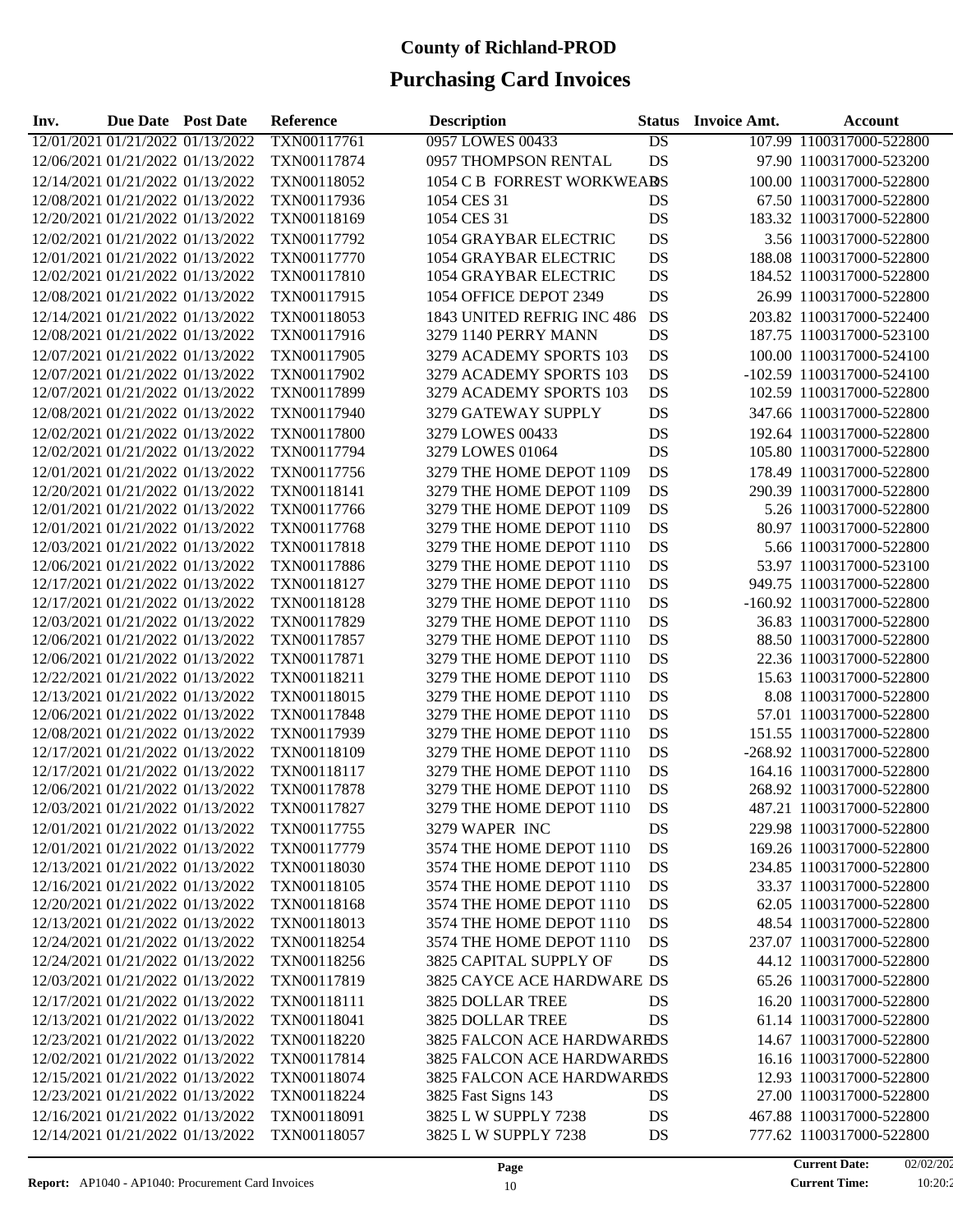| Inv.                             | Due Date Post Date | Reference   | <b>Description</b>           | <b>Status</b> | <b>Invoice Amt.</b> | Account                    |
|----------------------------------|--------------------|-------------|------------------------------|---------------|---------------------|----------------------------|
| 12/22/2021 01/21/2022 01/13/2022 |                    | TXN00118207 | 3825 LOWES 00433             | DS            |                     | 15.64 1100317000-522800    |
| 12/16/2021 01/21/2022 01/13/2022 |                    | TXN00118097 | 3825 MANN TOOL AND SUPPLYDS  |               |                     | 819.67 1100317000-523100   |
| 12/20/2021 01/21/2022 01/13/2022 |                    | TXN00118136 | 3825 NSC NORTHERN SAFETY DS  |               |                     | 198.00 1100317000-524100   |
| 12/10/2021 01/21/2022 01/13/2022 |                    | TXN00117978 | 3825 PALMETTO METAL          | DS            |                     | 457.92 1100317000-522800   |
| 12/24/2021 01/21/2022 01/13/2022 |                    | TXN00118244 | 3825 SUNBELT RENTALS 009     | DS            |                     | 958.36 1100317000-522800   |
| 12/13/2021 01/21/2022 01/13/2022 |                    | TXN00118027 | 3825 THE HOME DEPOT 1110     | DS            |                     | 53.24 1100317000-522800    |
| 12/06/2021 01/21/2022 01/13/2022 |                    | TXN00117849 | 3825 THE HOME DEPOT 1110     | DS            |                     | 9.45 1100317000-522800     |
| 12/24/2021 01/21/2022 01/13/2022 |                    | TXN00118248 | 3825 THE HOME DEPOT 1110     | DS            |                     | 15.03 1100317000-522800    |
| 12/09/2021 01/21/2022 01/13/2022 |                    | TXN00117957 | 3825 THE HOME DEPOT 1110     | DS            |                     | 69.06 1100317000-522800    |
| 12/03/2021 01/21/2022 01/13/2022 |                    | TXN00117830 | 3825 THE HOME DEPOT 1110     | DS            |                     | 19.40 1100317000-522800    |
| 12/24/2021 01/21/2022 01/13/2022 |                    | TXN00118258 | 3825 THE HOME DEPOT 1110     | DS            |                     | 74.90 1100317000-522800    |
| 12/01/2021 01/21/2022 01/13/2022 |                    | TXN00117771 | 3825 THE HOME DEPOT 1110     | DS            |                     | 18.32 1100317000-522800    |
| 12/24/2021 01/21/2022 01/13/2022 |                    | TXN00118247 | 3825 THE HOME DEPOT 1110     | DS            |                     | 541.17 1100317000-522800   |
| 12/15/2021 01/21/2022 01/13/2022 |                    | TXN00118087 | 3825 THE KEY SHOP INC        | DS            |                     | 18.24 1100317000-522800    |
| 12/09/2021 01/21/2022 01/13/2022 |                    | TXN00117970 | 3825 THE KEY SHOP INC        | DS            |                     | 48.60 1100317000-522800    |
| 12/10/2021 01/21/2022 01/13/2022 |                    | TXN00117996 | 3825 THE KEY SHOP INC        | DS            |                     | 51.84 1100317000-522800    |
| 12/13/2021 01/21/2022 01/13/2022 |                    | TXN00118005 | 3825 THE KEY SHOP INC        | DS            |                     | 21.48 1100317000-522800    |
| 12/08/2021 01/21/2022 01/13/2022 |                    | TXN00117923 | 3825 THE KEY SHOP INC        | DS            |                     | 42.00 1100317000-522800    |
| 12/22/2021 01/21/2022 01/13/2022 |                    | TXN00118209 | 4109 1140 PERRY MANN         | DS            |                     | 81.32 1100317000-522800    |
| 12/09/2021 01/21/2022 01/13/2022 |                    | TXN00117955 | 4109 1140 PERRY MANN         | DS            |                     | 648.00 1100317000-522400   |
| 12/09/2021 01/21/2022 01/13/2022 |                    | TXN00117967 | 4109 CES 31                  | DS            |                     | 12.96 1100317000-522400    |
| 12/02/2021 01/21/2022 01/13/2022 |                    | TXN00117793 | 4109 CES 31                  | DS            |                     | 168.75 1100317000-522800   |
| 12/03/2021 01/21/2022 01/13/2022 |                    | TXN00117832 | 4109 GRAYBAR ELECTRIC        | DS            |                     | 248.19 1100317000-522800   |
| 12/21/2021 01/21/2022 01/13/2022 |                    | TXN00118183 | 4109 LOWES 00433             | DS            |                     | 30.07 1100317000-522800    |
| 12/06/2021 01/21/2022 01/13/2022 |                    | TXN00117863 | 4109 LOWES 00433             | DS            |                     | 56.65 1100317000-522800    |
| 12/09/2021 01/21/2022 01/13/2022 |                    | TXN00117954 | 4109 LOWES 00433             | DS            |                     | 20.37 1100317000-522800    |
| 12/17/2021 01/21/2022 01/13/2022 |                    | TXN00118118 | 4109 LOWES 03026             | DS            |                     | 8.08 1100317000-522800     |
| 12/02/2021 01/21/2022 01/13/2022 |                    | TXN00117809 | 4109 THE HOME DEPOT 1110     | DS            |                     | 81.80 1100317000-522800    |
| 12/23/2021 01/21/2022 01/13/2022 |                    | TXN00118232 | 4109 TRACTOR SUPPLY 1521     | DS            |                     | 82.61 1100317000-524100    |
| 12/23/2021 01/21/2022 01/13/2022 |                    | TXN00118214 | 4768 BAKER DISTRIBUTING 57DS |               |                     | 95.01 1100317000-522400    |
| 12/15/2021 01/21/2022 01/13/2022 |                    | TXN00118070 | 4768 JOHNSTONE SUPPLY        | DS            |                     | 204.96 1100317000-523100   |
| 12/15/2021 01/21/2022 01/13/2022 |                    | TXN00118084 | 4768 JOHNSTONE SUPPLY        | DS            |                     | 548.20 1100317000-523100   |
| 12/01/2021 01/21/2022 01/13/2022 |                    | TXN00117769 | 4768 JOHNSTONE SUPPLY 394 DS |               |                     | 96.09 1100317000-522400    |
| 12/10/2021 01/21/2022 01/13/2022 |                    | TXN00117989 | 4768 JOHNSTONE SUPPLY 394 DS |               |                     | 430.92 1100317000-522400   |
| 12/10/2021 01/21/2022 01/13/2022 |                    | TXN00117998 | 4768 JOHNSTONE SUPPLY 394 DS |               |                     | 15.69 1100317000-522400    |
| 12/01/2021 01/21/2022 01/13/2022 |                    | TXN00117757 | 4768 JOHNSTONE SUPPLY 394 DS |               |                     | 868.85 1100317000-523100   |
| 12/06/2021 01/21/2022 01/13/2022 |                    | TXN00117884 | 4768 JOHNSTONE SUPPLY 394 DS |               |                     | 1,010.31 1100317000-523100 |
| 12/10/2021 01/21/2022 01/13/2022 |                    | TXN00117974 | 4768 JOHNSTONE SUPPLY 394 DS |               |                     | 12.02 1100317000-522400    |
| 12/21/2021 01/21/2022 01/13/2022 |                    | TXN00118179 | 4768 LOWES 00433             | DS            |                     | 17.26 1100317000-523100    |
| 12/15/2021 01/21/2022 01/13/2022 |                    | TXN00118085 | 4768 UNITED REFRIG INC 486   | DS            |                     | 75.84 1100317000-522800    |
| 12/08/2021 01/21/2022 01/13/2022 |                    | TXN00117943 | 4768 UNITED REFRIG INC 486   | DS            |                     | 215.27 1100317000-522400   |
| 11/30/2021 01/21/2022 01/13/2022 |                    | TXN00117743 | 4768 UNITED REFRIG INC 486   | DS            |                     | 75.84 1100317000-522400    |
| 12/23/2021 01/21/2022 01/13/2022 |                    | TXN00118217 | 5136 GOOD SPORTSMAN          | DS            |                     | 15.00 1100317000-522800    |
| 12/02/2021 01/21/2022 01/13/2022 |                    | TXN00117796 | 5136 IN CAPITAL CITY         | DS            |                     | 721.00 1100317000-522800   |
| 12/23/2021 01/21/2022 01/13/2022 |                    | TXN00118226 | 6136 GOOD SPORTSMAN          | DS            |                     | 15.00 1100317000-522800    |
| 12/22/2021 01/21/2022 01/13/2022 |                    | TXN00118208 | 6136 IN AMERICAN LEAK        | DS            |                     | 600.00 1100317000-522800   |
| 12/22/2021 01/21/2022 01/13/2022 |                    | TXN00118196 | 6136 LOWES 00433             | DS            |                     | 10.78 1100317000-522800    |
| 12/13/2021 01/21/2022 01/13/2022 |                    | TXN00118000 | 6136 LOWES 03026             | DS            |                     | 86.38 1100317000-522800    |
| 12/07/2021 01/21/2022 01/13/2022 |                    | TXN00117913 | 6136 SQ TOTAL DIMENSION      | DS            |                     | 1,350.00 1100317000-522800 |
| 12/21/2021 01/21/2022 01/13/2022 |                    | TXN00118175 | 6136 TRACTOR SUPPLY 1521     | DS            |                     | 18.35 1100317000-522800    |
| 12/20/2021 01/21/2022 01/13/2022 |                    | TXN00118142 | 6481 LOWES 00433             |               |                     | 19.50 1100317000-522800    |
| 12/22/2021 01/21/2022 01/13/2022 |                    | TXN00118191 | 6481 LOWES 00433             | DS<br>DS      |                     | 424.42 1100317000-522800   |
| 12/10/2021 01/21/2022 01/13/2022 |                    | TXN00117993 | 6481 LOWES 00433             | DS            |                     | 6.46 1100317000-522800     |
|                                  |                    |             |                              |               |                     |                            |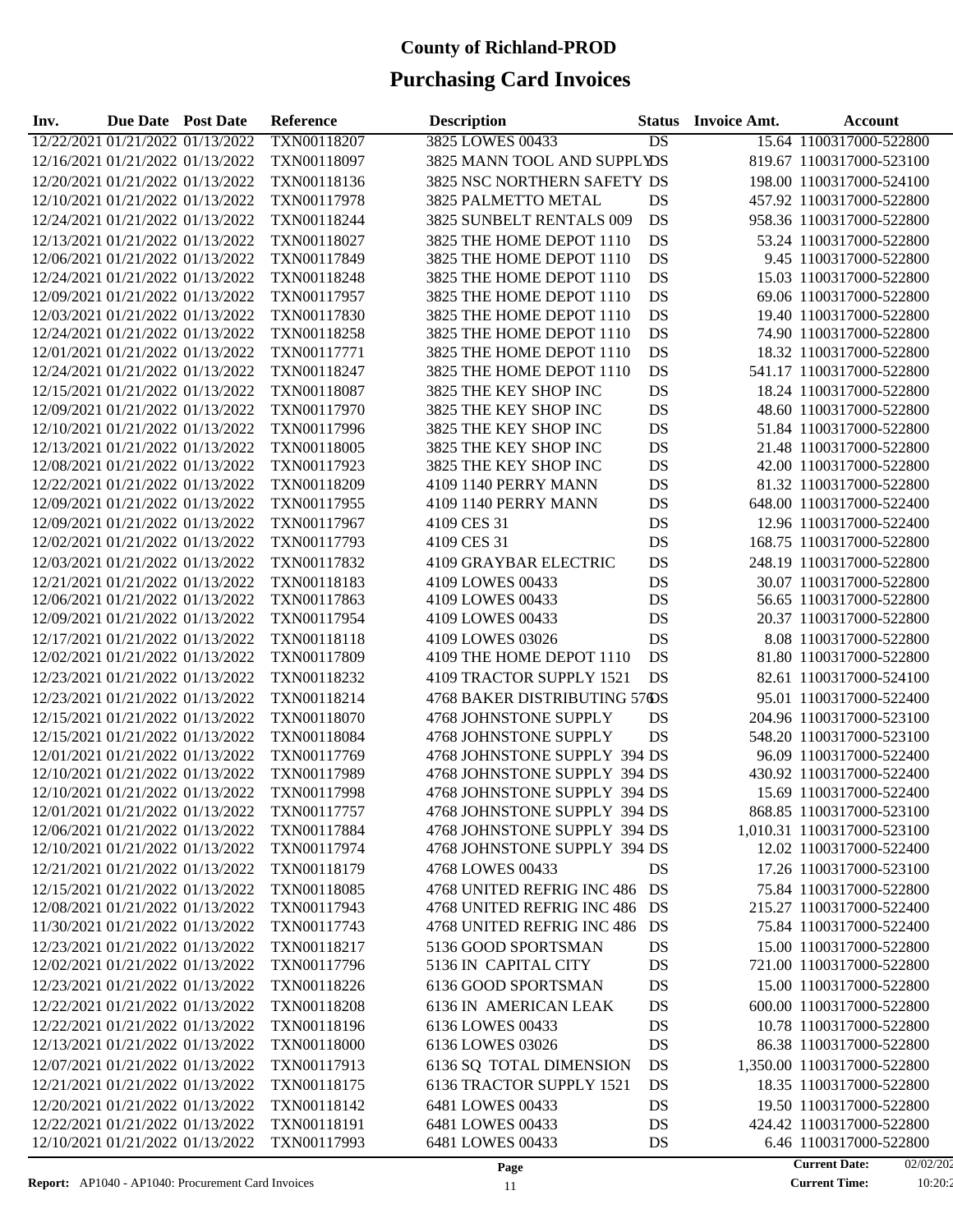| Inv. | Due Date Post Date               |                                  | <b>Reference</b> | <b>Description</b>                        |                 | <b>Status</b> Invoice Amt. | Account                          |
|------|----------------------------------|----------------------------------|------------------|-------------------------------------------|-----------------|----------------------------|----------------------------------|
|      | 12/09/2021 01/21/2022 01/13/2022 |                                  | TXN00117965      | 6481 THE HOME DEPOT 1110                  | $\overline{DS}$ |                            | 118.16 1100317000-522800         |
|      |                                  | 12/17/2021 01/21/2022 01/13/2022 | TXN00118129      | 6481 THE HOME DEPOT 1110                  | DS              |                            | 104.76 1100317000-522800         |
|      |                                  | 12/22/2021 01/21/2022 01/13/2022 | TXN00118205      | 6481 THE HOME DEPOT 1110                  | DS              |                            | 62.31 1100317000-522800          |
|      |                                  | 12/03/2021 01/21/2022 01/13/2022 | TXN00117825      | 6481 THE HOME DEPOT 1110                  | DS              |                            | 306.61 1100317000-522800         |
|      |                                  | 12/20/2021 01/21/2022 01/13/2022 | TXN00118149      | 6481 THE HOME DEPOT 1110                  | DS              |                            | 50.76 1100317000-522800          |
|      |                                  | 12/09/2021 01/21/2022 01/13/2022 | TXN00117956      | 6481 THE HOME DEPOT 1110                  | DS              |                            | 182.42 1100317000-522800         |
|      |                                  | 12/17/2021 01/21/2022 01/13/2022 | TXN00118131      | 6481 THE HOME DEPOT 1110                  | DS              |                            | 10.71 1100317000-522800          |
|      |                                  | 12/02/2021 01/21/2022 01/13/2022 | TXN00117797      | 6481 THE HOME DEPOT 1110                  | DS              |                            | 29.80 1100317000-522800          |
|      |                                  | 12/01/2021 01/21/2022 01/13/2022 | TXN00117752      | 6481 THE HOME DEPOT 1110                  | DS              |                            | 38.32 1100317000-522800          |
|      |                                  | 12/17/2021 01/21/2022 01/13/2022 | TXN00118115      | 8076 SC OFFICE ELEV AMUSE DS              |                 |                            | 400.00 1100317000-521800         |
|      |                                  | 12/17/2021 01/21/2022 01/13/2022 | TXN00118112      | 8076 SC OFFICE ELEV AMUSE DS              |                 |                            | 700.00 1100317000-521800         |
|      |                                  | 12/14/2021 01/21/2022 01/13/2022 | TXN00118055      | 8257 AARO RENTAL CENTER                   | DS              |                            | 81.84 1100317000-522800          |
|      |                                  | 12/14/2021 01/21/2022 01/13/2022 | TXN00118056      | 8257 CAPITAL SUPPLY OF                    | DS              |                            | 118.58 1100317000-522800         |
|      |                                  | 12/15/2021 01/21/2022 01/13/2022 | TXN00118067      | 8257 CAPITAL SUPPLY OF                    | DS              |                            | 104.77 1100317000-522800         |
|      |                                  | 12/06/2021 01/21/2022 01/13/2022 | TXN00117887      | 8257 CAPITAL SUPPLY OF                    | DS              |                            | 23.49 1100317000-522800          |
|      |                                  | 12/07/2021 01/21/2022 01/13/2022 | TXN00117911      | 8257 CAPITAL SUPPLY OF                    | DS              |                            | 102.92 1100317000-522800         |
|      |                                  | 12/03/2021 01/21/2022 01/13/2022 | TXN00117824      | 8257 CAPITAL SUPPLY OF                    | DS              |                            | 196.78 1100317000-522800         |
|      |                                  | 12/01/2021 01/21/2022 01/13/2022 | TXN00117774      | 8257 CAPITAL SUPPLY OF                    | DS              |                            | 67.93 1100317000-522800          |
|      |                                  | 12/09/2021 01/21/2022 01/13/2022 | TXN00117958      | 8257 CAPITAL SUPPLY OF                    | DS              |                            | 4.54 1100317000-522800           |
|      |                                  | 12/10/2021 01/21/2022 01/13/2022 | TXN00117992      | 8257 CAPITAL SUPPLY OF                    | DS              |                            | 145.80 1100317000-522800         |
|      |                                  | 12/14/2021 01/21/2022 01/13/2022 | TXN00118051      | 8257 CAPITAL SUPPLY OF                    | DS              |                            | 12.42 1100317000-522800          |
|      |                                  | 11/30/2021 01/21/2022 01/13/2022 | TXN00117745      | 8257 CAPITAL SUPPLY OF                    | DS              |                            | 273.24 1100317000-522800         |
|      |                                  | 11/30/2021 01/21/2022 01/13/2022 | TXN00117733      | 8257 CAPITAL SUPPLY OF                    | DS              |                            | 54.11 1100317000-522800          |
|      |                                  | 12/09/2021 01/21/2022 01/13/2022 | TXN00117945      | 8257 CAPITAL SUPPLY OF                    | DS              |                            | 179.44 1100317000-522800         |
|      |                                  |                                  |                  |                                           |                 |                            |                                  |
|      | 12/08/2021 01/21/2022 01/13/2022 |                                  | TXN00117937      | 8257 FERGUSON ENT 27                      | DS              |                            | 82.75 1100317000-522800          |
|      | 12/23/2021 01/21/2022 01/13/2022 |                                  | TXN00118231      | 8257 FERGUSON ENT 27                      | DS              |                            | 43.80 1100317000-522800          |
|      | 11/30/2021 01/21/2022 01/13/2022 |                                  | TXN00117742      | 8257 FERGUSON ENT 27                      | DS              |                            | 161.99 1100317000-522800         |
|      | 12/08/2021 01/21/2022 01/13/2022 |                                  | TXN00117927      | 8257 FERGUSON ENT 27                      | DS              |                            | 48.60 1100317000-522800          |
|      | 12/02/2021 01/21/2022 01/13/2022 |                                  | TXN00117784      | 8257 GATEWAY SUPPLY                       | DS              |                            | 247.98 1100317000-522800         |
|      | 12/16/2021 01/21/2022 01/13/2022 |                                  | TXN00118093      | 8257 GATEWAY SUPPLY                       | DS              |                            | 5.19 1100317000-522800           |
|      | 12/16/2021 01/21/2022 01/13/2022 |                                  | TXN00118100      | 8257 GATEWAY SUPPLY                       | DS              |                            | 116.06 1100317000-522800         |
|      | 12/20/2021 01/21/2022 01/13/2022 |                                  | TXN00118161      | 8257 GATEWAY SUPPLY                       | DS              |                            | 14.91 1100317000-522800          |
|      | 12/13/2021 01/21/2022 01/13/2022 |                                  | TXN00118021      | 8257 LOWES 00433                          | DS              |                            | 23.20 1100317000-522800          |
|      | 12/23/2021 01/21/2022 01/13/2022 |                                  | TXN00118241      | 8257 LOWES 00433                          | DS              |                            | 43.18 1100317000-522800          |
|      | 12/03/2021 01/21/2022 01/13/2022 |                                  | TXN00117834      | 8257 LOWES 00433                          | DS              |                            | 51.99 1100317000-522800          |
|      | 12/06/2021 01/21/2022 01/13/2022 |                                  | TXN00117847      | 8257 LOWES 00433                          | DS              |                            | 219.74 1100317000-522800         |
|      | 12/01/2021 01/21/2022 01/13/2022 |                                  | TXN00117763      | 8257 LOWES 00433                          | DS              |                            | 225.31 1100317000-522800         |
|      | 12/15/2021 01/21/2022 01/13/2022 |                                  | TXN00118082      | 8257 LOWES 00433                          | DS              |                            | 39.94 1100317000-522800          |
|      |                                  | 11/30/2021 01/21/2022 01/13/2022 | TXN00117734      | 8257 LOWES 01064                          | DS              |                            | 195.63 1100317000-522800         |
|      |                                  | 12/02/2021 01/21/2022 01/13/2022 | TXN00117798      | 8257 LOWES 01064                          | DS              |                            | 159.14 1100317000-522800         |
|      |                                  | 12/13/2021 01/21/2022 01/13/2022 | TXN00118045      | 8257 LOWES 03026                          | DS              |                            | 115.28 1100317000-522800         |
|      |                                  | 12/21/2021 01/21/2022 01/13/2022 | TXN00118186      | 8257 THE HOME DEPOT 1110                  | DS              |                            | 41.72 1100317000-522800          |
|      |                                  | 12/22/2021 01/21/2022 01/13/2022 | TXN00118204      | 8257 THE HOME DEPOT 1110                  | DS              |                            | 105.31 1100317000-522800         |
|      |                                  | 12/17/2021 01/21/2022 01/13/2022 | TXN00118108      | 8257 THOMPSON RENTAL                      | DS              |                            | 120.96 1100317000-522800         |
|      |                                  | 3170                             |                  | <b>Facilities&amp;Ground Maint Divisi</b> |                 | 24,858.83                  |                                  |
|      |                                  |                                  |                  | Total                                     |                 |                            |                                  |
| 3650 |                                  | <b>Solid Waste/Landfill</b>      |                  |                                           |                 |                            |                                  |
|      |                                  | 12/03/2021 01/21/2022 01/13/2022 | TXN00117828      | 1299 GRAYBAR ELECTRIC                     | DS              |                            | 268.52 2101365005-523300         |
|      |                                  | 12/06/2021 01/21/2022 01/13/2022 | TXN00117873      | 1299 GRAYBAR ELECTRIC                     | DS              |                            | 83.81 2101365005-523300          |
|      |                                  | 12/06/2021 01/21/2022 01/13/2022 | TXN00117890      | 1299 GRAYBAR ELECTRIC                     | DS              |                            | 62.85 2101365005-523300          |
|      |                                  | 12/10/2021 01/21/2022 01/13/2022 | TXN00117991      | 1299 GRAYBAR ELECTRIC                     | DS              |                            | -29.60 2101365005-523300         |
|      |                                  | 12/06/2021 01/21/2022 01/13/2022 | TXN00117861      | 1299 GRAYBAR ELECTRIC                     | DS              |                            | 45.14 2101365005-523300          |
|      |                                  | 12/13/2021 01/21/2022 01/13/2022 | TXN00118033      | 3197 BLYTHEWOOD FEED ANDDS                |                 |                            | 55.98 2101365004-521600          |
|      |                                  |                                  |                  | Page                                      |                 |                            | <b>Current Date:</b><br>02/02/20 |
|      |                                  |                                  |                  |                                           |                 |                            |                                  |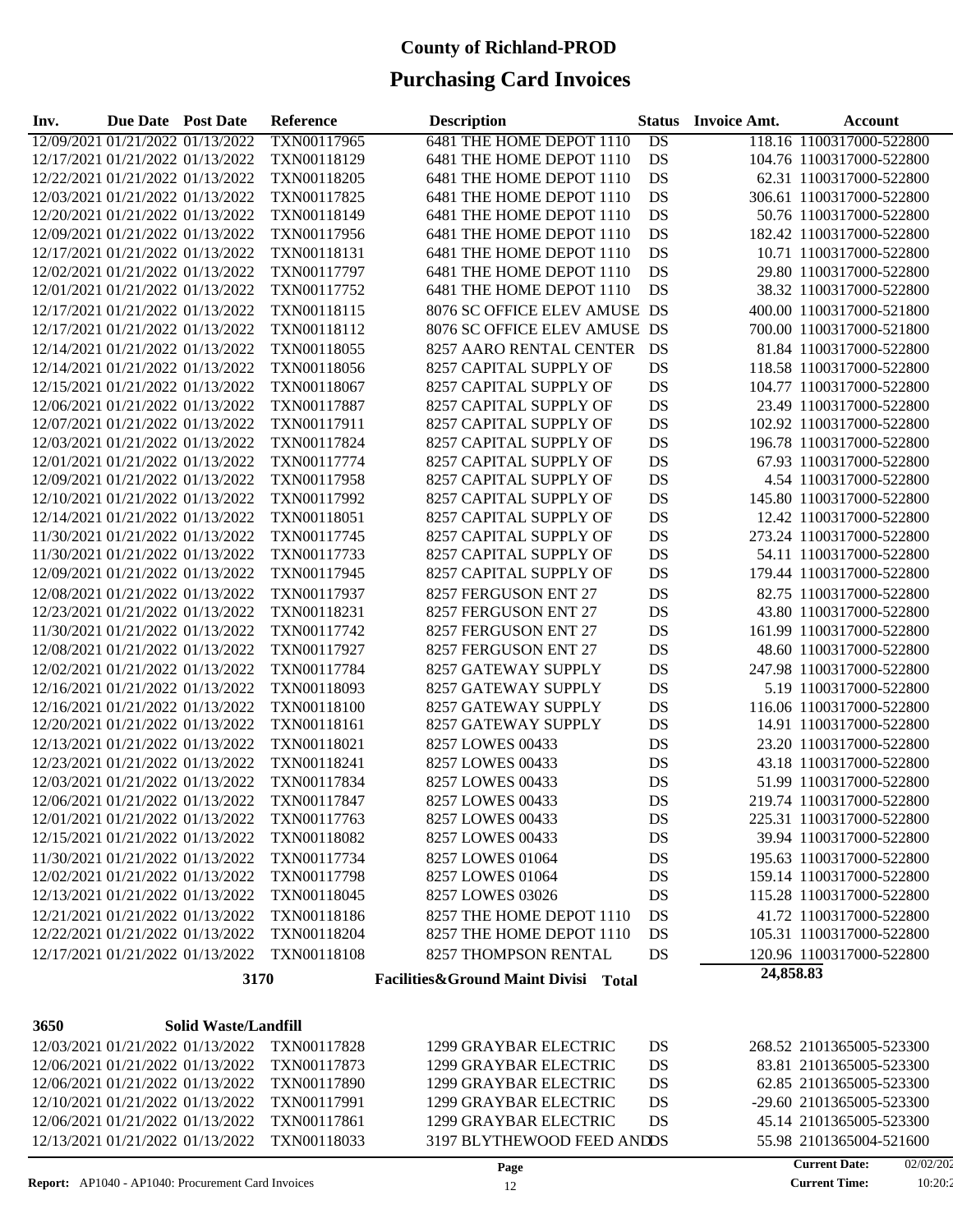| Inv. | <b>Due Date</b> Post Date        |                                                                      | Reference                                    | <b>Description</b>                                       | <b>Status</b>   | <b>Invoice Amt.</b> | <b>Account</b>                                           |
|------|----------------------------------|----------------------------------------------------------------------|----------------------------------------------|----------------------------------------------------------|-----------------|---------------------|----------------------------------------------------------|
|      |                                  | 12/20/2021 01/21/2022 01/13/2022                                     | TXN00118137                                  | <b>3197 HHH INC</b>                                      | $\overline{DS}$ |                     | 1,390.00 2101365006-521000                               |
|      |                                  | 3650                                                                 |                                              | <b>Solid Waste/Landfill</b><br><b>Total</b>              |                 | 1,876.70            |                                                          |
|      |                                  |                                                                      |                                              |                                                          |                 |                     |                                                          |
|      |                                  | <b>Utility Systems</b>                                               |                                              |                                                          |                 |                     |                                                          |
| 3670 |                                  | 12/06/2021 01/21/2022 01/13/2022                                     | TXN00117850                                  | 3695 AMZN Mktp US 8Y73H2HRDS                             |                 |                     | 149.74 2110367000-521000                                 |
|      | 12/24/2021 01/21/2022 01/13/2022 |                                                                      | TXN00118252                                  | 3695 ESAFETY SUPPLIES INC                                | DS              |                     | 415.56 2110367000-522900                                 |
|      |                                  | 12/13/2021 01/21/2022 01/13/2022                                     | TXN00118046                                  | 3695 NPC NEW PIG CORP                                    | DS              |                     | 1,123.68 2110367001-522800                               |
|      |                                  | 12/27/2021 01/21/2022 01/13/2022                                     | TXN00118267                                  | 3695 NPC NEW PIG CORP                                    | DS              |                     | 679.88 2110367000-522800                                 |
|      |                                  | 12/22/2021 01/21/2022 01/13/2022                                     | TXN00118199                                  | 3695 NPC NEW PIG CORP                                    | DS              |                     | 694.73 2110367000-522800                                 |
|      |                                  | 12/16/2021 01/21/2022 01/13/2022                                     | TXN00118102                                  | 3695 THE PALMETTO PIG                                    | DS              |                     | 461.89 2110367000-524200                                 |
|      |                                  | 12/23/2021 01/21/2022 01/13/2022                                     | TXN00118228                                  | 3695 USPS PO 4541800063                                  | DS              |                     | 7.38 2110367000-521000                                   |
|      |                                  | 12/06/2021 01/21/2022 01/13/2022                                     | TXN00117858                                  | 3695 W P LAW LEXINGTON                                   | DS              |                     | 203.13 2110367001-522700                                 |
|      |                                  | 12/24/2021 01/21/2022 01/13/2022                                     | TXN00118245                                  | 3695 WWW NORTHERNSAFETYDS                                |                 |                     | 906.77 2110367000-522900                                 |
|      |                                  | 12/09/2021 01/21/2022 01/13/2022                                     | TXN00117968                                  | 9391 GRAYBAR ELECTRIC                                    | DS              |                     | 546.97 2110367000-522700                                 |
|      |                                  |                                                                      |                                              |                                                          |                 | 5,189.73            |                                                          |
|      |                                  | 3670                                                                 |                                              | <b>Utility Systems</b><br><b>Total</b>                   |                 |                     |                                                          |
|      |                                  |                                                                      |                                              |                                                          |                 |                     |                                                          |
| 3678 |                                  | <b>Airport Operations</b>                                            |                                              |                                                          |                 |                     |                                                          |
|      |                                  | 12/24/2021 01/21/2022 01/13/2022                                     | TXN00118257                                  | 3825 LOWES 00433                                         | DS              |                     | 37.67 2170367800-522800                                  |
|      |                                  | 12/15/2021 01/21/2022 01/13/2022                                     | TXN00118086                                  | 5759 Roof Maintenance Organiza DS                        |                 |                     | 470.00 2170367800-522800                                 |
|      |                                  | 12/22/2021 01/21/2022 01/13/2022                                     | TXN00118203                                  | 5759 SC AVIATION ASSOCIATIOS                             |                 |                     | 1,050.00 2170367800-526400                               |
|      |                                  | 12/21/2021 01/21/2022 01/13/2022                                     | TXN00118173                                  | 5759 SC AVIATION ASSOCIATIONS                            |                 |                     | 355.00 2170367800-521400                                 |
|      |                                  | 3678                                                                 |                                              | <b>Airport Operations</b>                                | <b>Total</b>    | 1,912.67            |                                                          |
|      |                                  |                                                                      |                                              |                                                          |                 |                     |                                                          |
|      |                                  |                                                                      |                                              |                                                          |                 |                     |                                                          |
| 4510 |                                  | <b>Conservation Commission</b>                                       |                                              |                                                          |                 |                     |                                                          |
|      |                                  | 12/03/2021 01/21/2022 01/13/2022                                     | TXN00117831<br>TXN00117822                   | 1746 BARRONS OUTFITTERS                                  | DS.             |                     | 151.19 1209451002-524100                                 |
|      |                                  | 12/03/2021 01/21/2022 01/13/2022<br>12/20/2021 01/21/2022 01/13/2022 | TXN00118160                                  | 1746 CAYCE ACE HARDWARE DS<br>1746 CAYCE ACE HARDWARE DS |                 |                     | 23.68 1209451001-522800<br>11.86 1209451002-523300       |
|      | 12/14/2021 01/21/2022 01/13/2022 |                                                                      | TXN00118047                                  | 1746 DUPRE CATERING AND                                  | - DS            |                     | 209.00 1209451000-524200                                 |
|      |                                  | 12/08/2021 01/21/2022 01/13/2022                                     |                                              |                                                          |                 |                     |                                                          |
|      |                                  |                                                                      | TXN00117917                                  | 1746 FSP SC ASSOCIATION FORDS                            |                 |                     | 40.00 1209451000-521400                                  |
|      |                                  | 12/13/2021 01/21/2022 01/13/2022<br>12/20/2021 01/21/2022 01/13/2022 | TXN00118016                                  | 1746 HOBBY LOBBY 316<br>1746 HORSE GARDEN ACE HARS       | DS              |                     | 27.77 1209451000-521000                                  |
|      |                                  | 12/23/2021 01/21/2022 01/13/2022                                     | TXN00118135<br>TXN00118242                   | 1746 TRAPPS TREE SERVICE LIDS                            |                 |                     | 10.11 1209451002-523300                                  |
|      |                                  |                                                                      |                                              |                                                          |                 |                     | 1,050.00 1209451001-526500                               |
|      |                                  | 12/08/2021 01/21/2022 01/13/2022                                     | TXN00117934                                  | 1746 ZOOM US 888 799 9666 DS                             |                 | 1,539.80            | 16.19 1209451000-547100                                  |
|      |                                  | 4510                                                                 |                                              | <b>Conservation Commission</b><br><b>Total</b>           |                 |                     |                                                          |
|      |                                  |                                                                      |                                              |                                                          |                 |                     |                                                          |
| 6500 |                                  |                                                                      | <b>Neighborhood Redevelopment</b>            |                                                          |                 |                     |                                                          |
|      |                                  |                                                                      | 12/07/2021 01/21/2022 01/13/2022 TXN00117912 | 7832 4IMPRINT INC                                        | DS              |                     | 527.96 1210650000-529500                                 |
|      |                                  | 6500                                                                 |                                              | <b>Neighborhood Redevelopment</b><br><b>Total</b>        |                 | 527.96              |                                                          |
|      |                                  |                                                                      |                                              |                                                          |                 |                     |                                                          |
|      |                                  | <b>Transportation Tax</b>                                            |                                              |                                                          |                 |                     |                                                          |
| 8300 |                                  | 12/24/2021 01/21/2022 01/13/2022                                     | TXN00118249                                  | 0104 BENTLEY                                             |                 |                     |                                                          |
|      |                                  | 12/24/2021 01/21/2022 01/13/2022                                     | TXN00118255                                  | 0104 BENTLEY                                             | DS<br>DS        |                     | 2,634.00 1231830001-531600<br>3,624.00 1231830001-531600 |
|      |                                  | 12/07/2021 01/21/2022 01/13/2022                                     | TXN00117901                                  | 0459 G M SUPPLIES LTD                                    | DS              |                     | 190.50 1231830001-521000                                 |
|      |                                  | 12/07/2021 01/21/2022 01/13/2022                                     | TXN00117903                                  | 0459 LESESNE INDUSTRIES                                  | DS              |                     | 64.78 1231830001-524100                                  |
|      |                                  | 12/09/2021 01/21/2022 01/13/2022                                     | TXN00117971                                  | 0459 OFFICE DEPOT 1214                                   | DS              |                     | 193.79 1231830001-521000                                 |
|      |                                  | 12/06/2021 01/21/2022 01/13/2022                                     | TXN00117866                                  | 0459 OFFICE DEPOT 1214                                   | DS              |                     | 18.57 1231830001-521000                                  |
|      |                                  | 12/16/2021 01/21/2022 01/13/2022                                     | TXN00118104                                  | 0459 OFFICE DEPOT 2349                                   |                 |                     | 17.24 1231830001-521000                                  |
|      |                                  | 12/08/2021 01/21/2022 01/13/2022                                     | TXN00117918                                  | 0459 OFFICEMAX                                           | DS<br>DS        |                     | 30.00 1231830001-521000                                  |
|      |                                  |                                                                      |                                              |                                                          |                 |                     |                                                          |